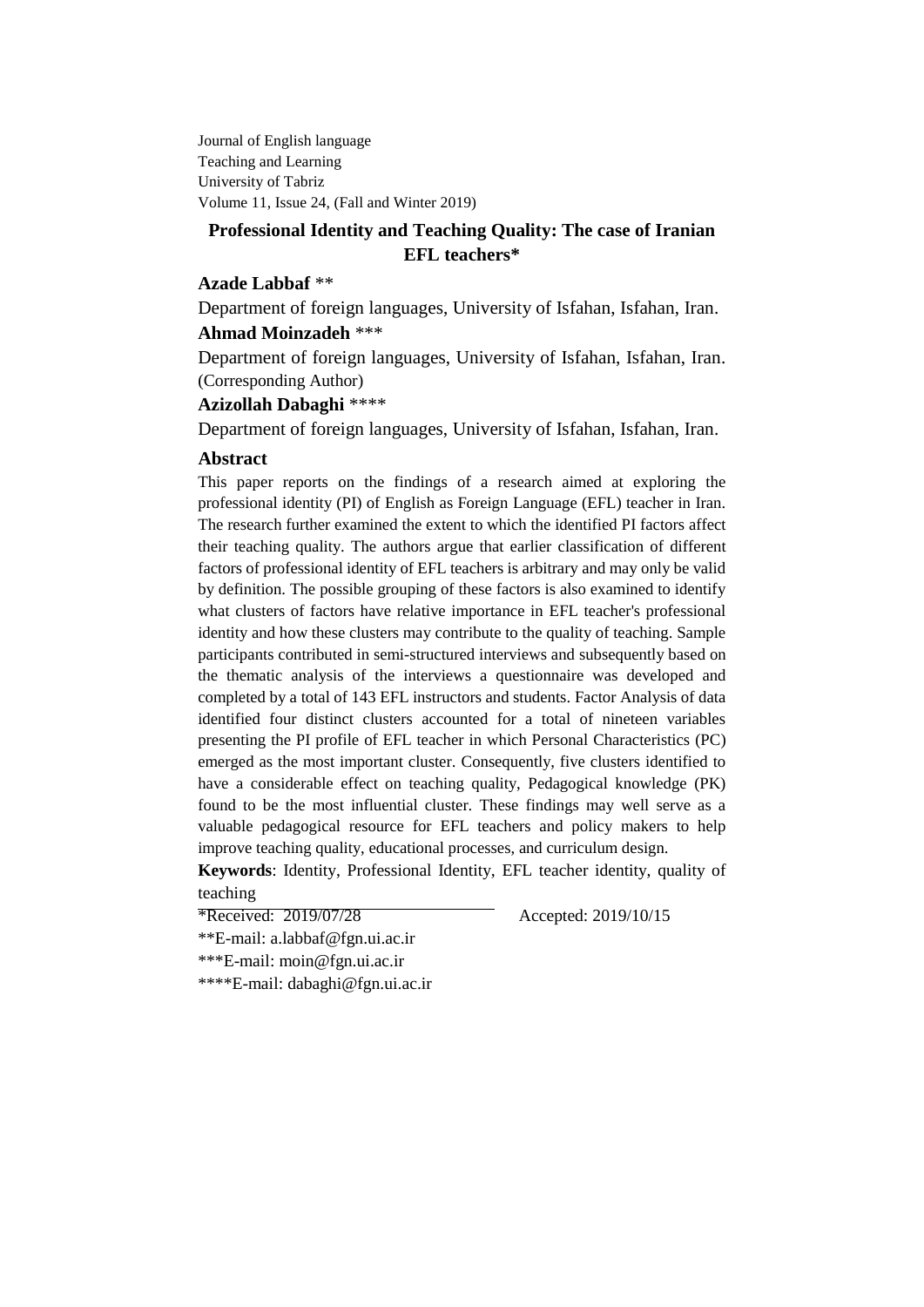#### **Intoduction**

The concept of Identity is explained in terms of a unique set of one's own characteristics perceived in comparison to other individuals (Pennington, 2015). It is a broad and complicated concept and new dimensions are explored and added to the original notion as it develops through time. It is, therefore, asserted that identity is related to people's concept of who they think they are, and what other people think of them (Gee, 2000). In the last decades many scholarly efforts have been devoted to the topic of language teacher identity (e.g., Duff & Uchida, 1997; Johnston, 1999, 2003; Morgan, 2004; Pavlenko, 2003; Varghese, 2000). Nevertheless this area is still a promising area of academic research compared to the vast amount of researches devoted to learner identity (e.g., Ha, 2008; Norton & Toohey, 2011). It is therefore asserted that understanding identity and its role in teacher education, contribute to the acknowledgment of what it feels like to be a teacher in today's schools, and aids to dissolve conflicts between person and context (Beijaard et al. 2004).

In educational domain, professional identity is reflected as being complex and dynamic which equalizes a balance between professional self-image and the perceived roles teachers play at work (Volkmann & Anderson, 1998; Coldron & Smith, 1999). Emphasizing the significance of investigating teachers' identity, Varghese et al. (2005), believed that understanding identity is the key to understanding language teaching and learning and helps to clarify teachers' claimed or assigned identities(e.g.; professional, cultural and political). As Fogle & Moser, (2017) acknowledged, understanding teacher identities is critical to gain deeper insights of the factors that influence a teacher's decision-making process, their attitudes and believes. Hence it may be concluded that identity is an influencing factor on teachers' motivation, self-efficacy, and commitment, as well as effectiveness. Then how teachers perceive themselves as teachers and what factors contribute to their perceptions is worthy of academic investigation. This explorative study deals with the EFL teachers and students perceptions as representation of their personal knowledge of EFL teacher professional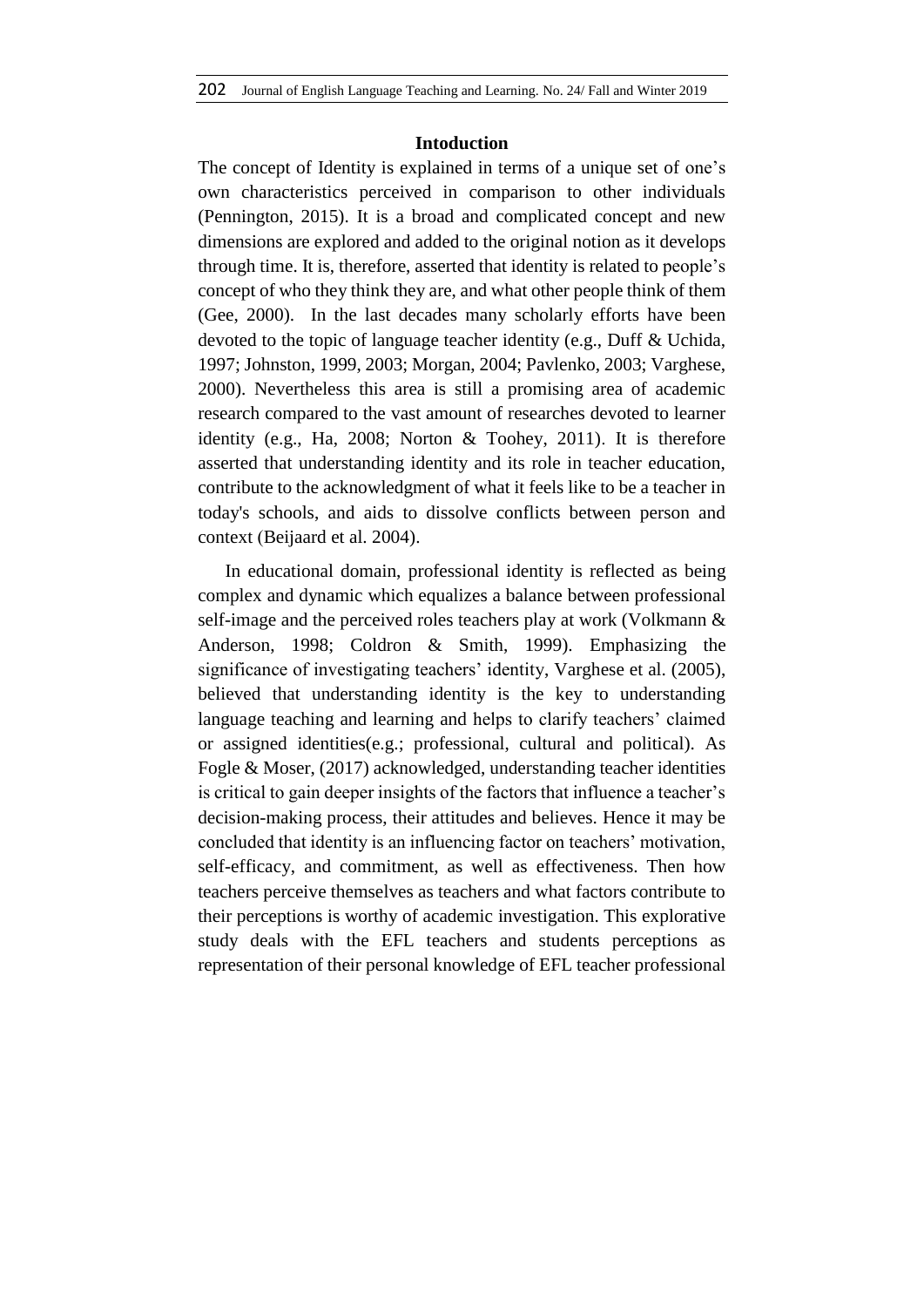identity. This study also deals with teaching quality, defined as representing a good teacher who teaches effectively so to improve students learning and to promote better student achievements (Hanushek, 2002). Some studies refer to it as teachers' behavioral role with respect to beliefs, knowledge, and action in the classroom (Harris & Muijs, 2005). With respect to factors enhancing the quality of teaching, this study focuses on PI factors contributing to teaching quality.

Although there is considerable literature on teacher identity in different countries, yet EFL teacher identity has rarely been taken into account in SLA research in Iranian context. Little attention has been paid to the issue of EFL teacher identity by Iranian researchers specifically in relation to teaching quality in the context of academic arena. There also seems to be a growing interest for improvement of pedagogical competences and an increasing need to enhance teaching quality of EFL teachers at national level. Hence, further research needs to be done in order to provide greater clarity of the concept in terms of its definition and the factors that significantly affect teaching quality and its implications for the language teaching.

This study begins to fill this gap by exploring those critical factors that constitute the professional identity (PI) of English as Foreign Language (EFL) teacher from the perspectives of both the EFL participant teachers and students. As related literature suggests, earlier classifications of different factors of professional identity of EFL teachers may only be valid by definition, in this study, the possible grouping of these factors will be examined in order to identify what clusters of factors have relative importance in EFL teacher's professional identity and how these clusters may contribute to the quality of teaching.

#### **Literature Review**

Teacher identity has gained considerable attention in educational research and it is a relatively new subject in recent years .The concept of identity has taken on many meanings in the literature across a number of disciplines and perspectives. According to Gee (2000), it is viewed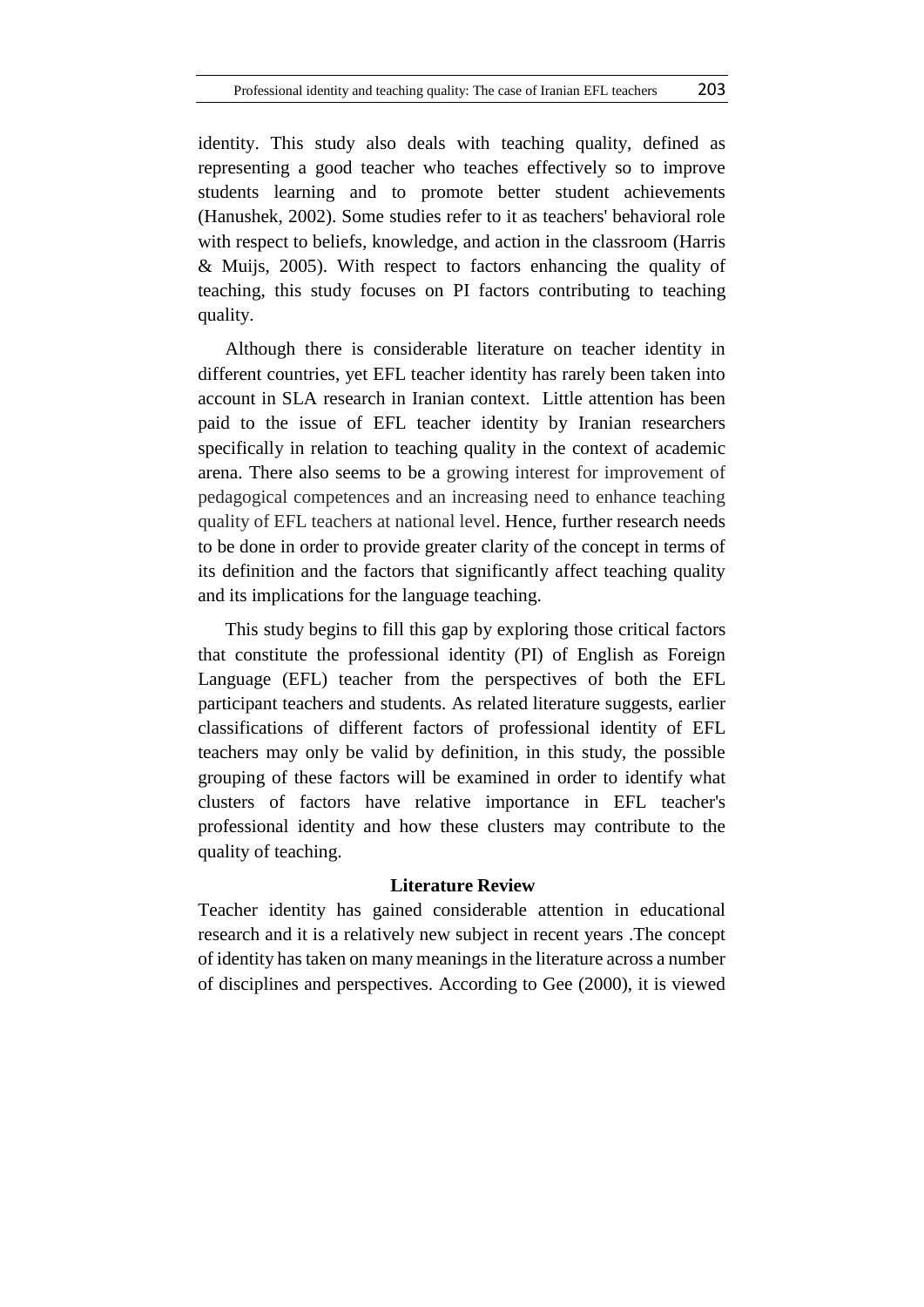as "an important analytic tool for understanding schools and society" (p. 99). It is asserted that teachers' identity can be utilized as a frame or analytical lens through which aspects of teaching can be explored (Beauchamp & Thomas, 2009).

There appears to be a consensus that identity is not an attribute, but rather a relational phenomenon that teachers themselves adopt or assigned to them (Beijaard, et al., 2004; Johnston & Johnson, 2005). Nevertheless compared with many research topics in general education, interest in identity issues in English language education has been relatively emerged as a new line of research . According to Caihong (2011) Many studies on Second Language learners' self-identity have been reported (e.g., Gao et al., 2002, 2003, 2005; Norton, 1995, 1997, 2000), meanwhile, studies on EFL teachers' identity have also been attracting interest in SL education (e.g. Clarke, 2008; Duff & Uchida, 1997; Liu, 2009; Tsui, 2007).

Beauchamp et, al. (2009) admitted that defining identity has been a difficult task because of its multifaceted and dynamic nature that is affected by many factors and changes over time. It is further asserted that identity is affected by both internal (Rodgers & Scott, 2008; Veen & Sleegers, 2006; Zembylas, 2003) and external factors to the person (Flores & Day, 2006; Rodgers & Scott, 2008; Sachs, 2005).

Many studies in the area of EFL/ESL research highlight the importance of teacher professional identity in teaching and emphasize their related implications for classroom practice (Varghese et al. 2005). Professional identity according to Lasky (2005) is considered as how teachers define their professional roles. Professional identity as the core of teaching profession provides a basis for self-conception each person perceives about themselves based on their experiences, motives, beliefs, and values (Ibarra, 1999; Sachs, 2005). It is further argued that professional identity is a multifaceted issue which involves personal, professional and situational factors which impact teachers' behavior in the classroom and their teaching effectiveness. (Ashforth & Tomiuk, 2000).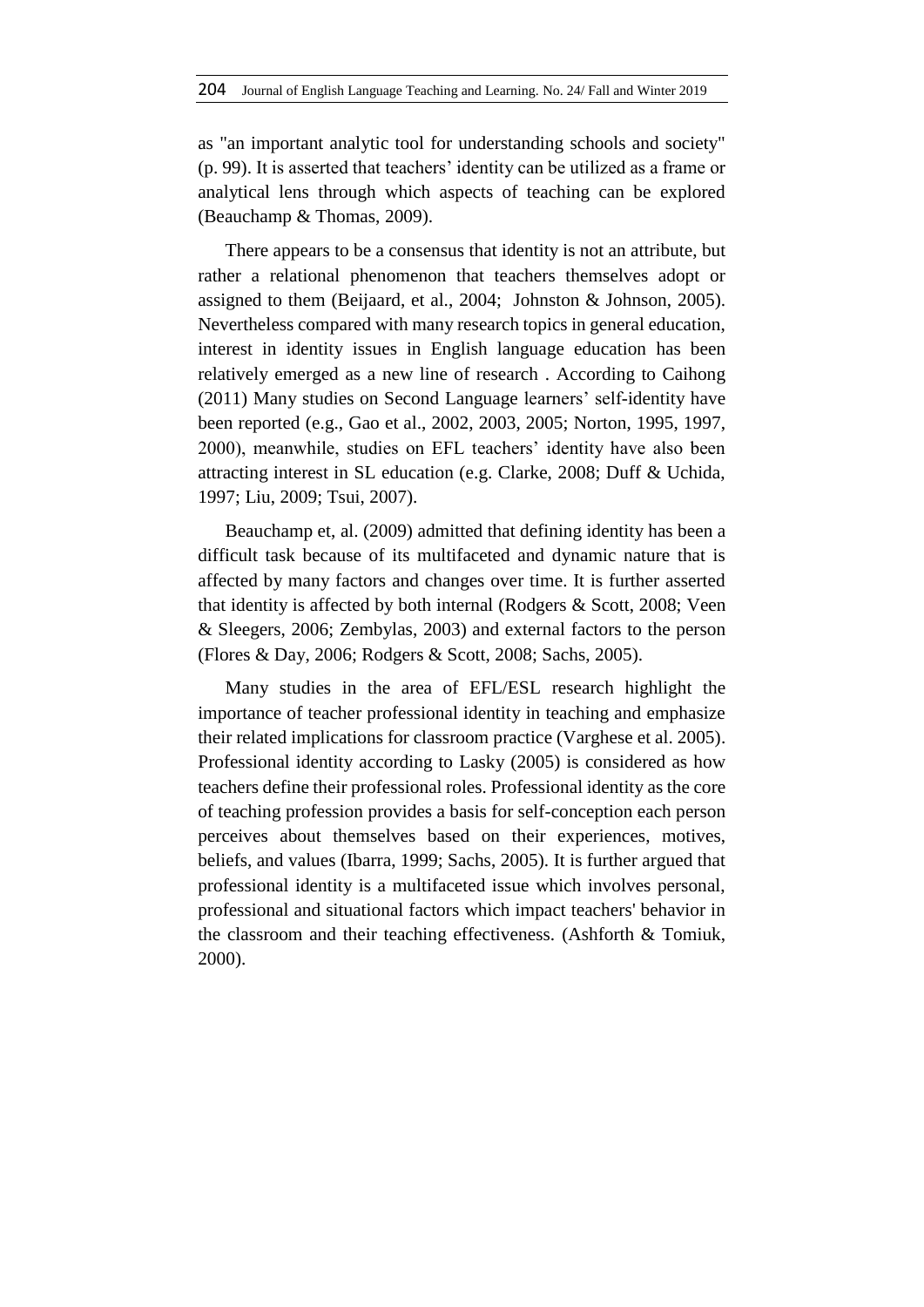### **Related Literature**

In an attempt to explore the transformative potential of teacher's identity, Morgan (2004) explains the importance of contextual factors in shaping the relational processes through which teachers and students come to understand themselves and negotiate their different roles by means of practicing language in classrooms.

In the light of Communities of Practice and critical discourse theory, Gu (2014) studied how teacher identities are broadly shaped, within the existing social structures during teacher education programs. He concluded that identity formation is enacted individually while is under the influence of mediating contextual factors, and socio-economic backgrounds of the teachers and teaching profession.

Reviewing the notion of identity in the teaching context, Pennington (1999) explains how teacher's PI is constructed under the influence of individual characteristics and those factors which characterize EFL teaching as a whole. Penington (2016) echoes the words of Beauchamp and Thomas and concludes that "teacher identity is dynamic rather than stable and a constantly evolving phenomenon" (2009: p, 177).

It is argued that many researches related to EFL teacher identity (Menard-Warwick, 2013; Pickford, 2014; Fogle & Moser, 2017) emphasize that language teacher identities influence teachers' practice and serve as a means for setting goals and interpreting the outcomes of teachers' work. They conclude that these studies demonstrate the complex social processes involved in language teacher development and highlight the relationships that teacher identity has to classroom practice and can serve to contextualize language teaching in place and time.

In the context of Iran, few studies have investigated issues related to identity in second language acquisition (SLA) and EFL teachers' education. Abednia (2012) reports on the findings of a critical EFL teacher education course on Iranian teachers' professional identity reconstruction. In this study grounded theory was used to analyze the data gathered through teachers' interviews, reflective journals, class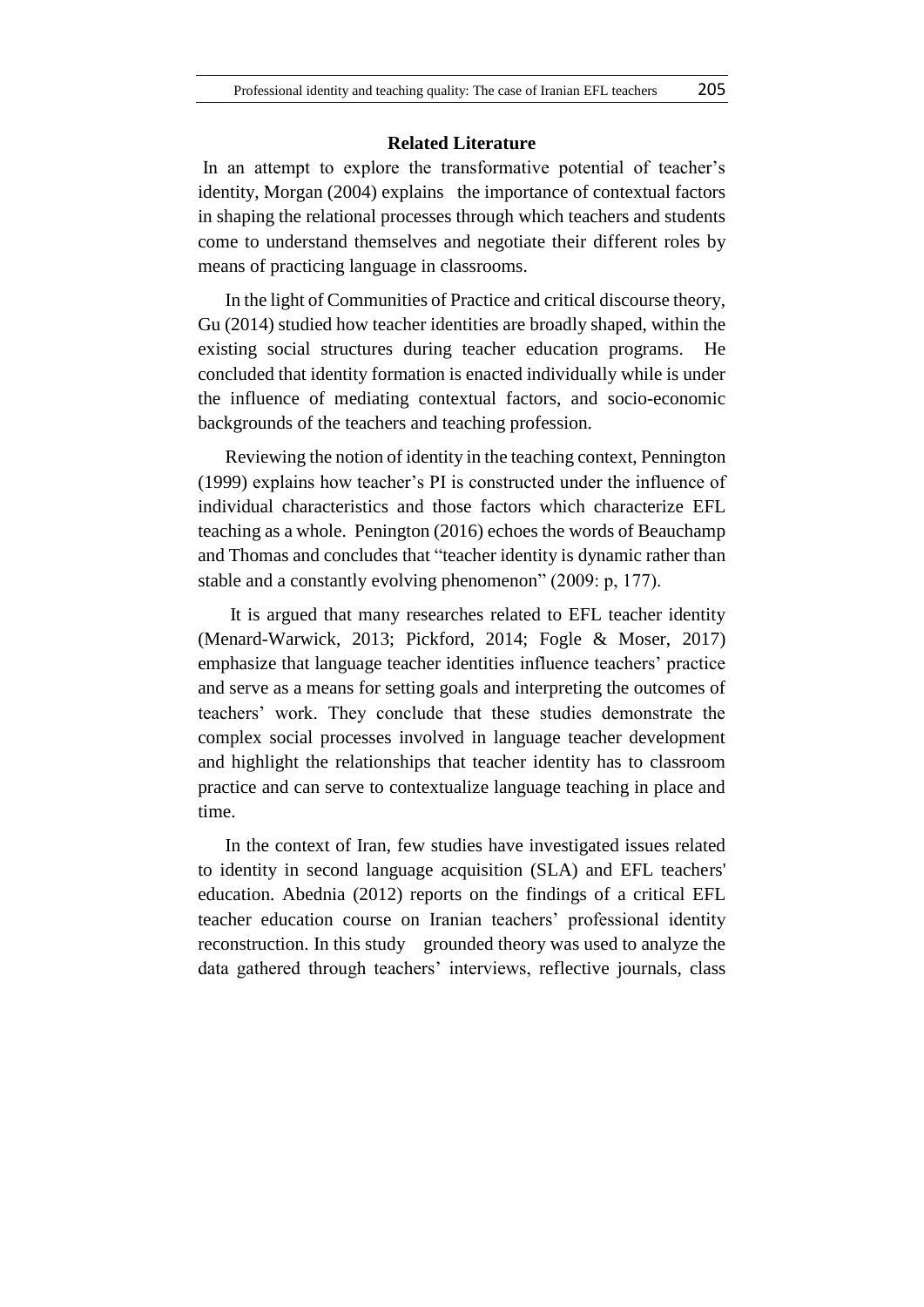discussions, and teacher educator's journals. The results revealed some major shifts in teachers' professional identities.

Hesamoddini (2013) studied the probable relationship between the teachers' professional identity on the one hand, and their self-efficacy on the other hand. The findings indicated a statistically significant relationship between the PI and the SE level of the participants. This research only focuses on one variable which is self-efficacy, usually considered a part of personal characteristics.

In an attempt to summarize the main findings of recent studies of teachers' professional identity and to come up with a general categorization of these findings Zare-eea & Ghasedib (2014) identified three main categories explained as: a) the construction of TPI, b) the characteristics of TPI, and c) practicing teachers' narration of TPI. Major factors affecting TPI were also summarized in four categories of: historical, sociological, psychological and cultural factors.

In a recent study by Ghanizadeh & Abedi Ostad (2016) the relation among the components of teachers' professional identity was investigated. In this study some underlying factors of teachers' professional identity were classified as self-expectations, teacher duties, pedagogies and etc….The Kao and Lin's (2015) predetermined 22 items questionnaire was then employed in the study. The findings of a correlation analysis revealed the existing relationship among the components of hypothesized categories of EFL teacher Identity.

An investigation of identity construction processes of an Iranian EFL teacher was done by Mirzaee & Aliakbari (2017). In this study social ecology of identity by Wenger (1998) was incorporated to analyze the data. The study revealed that social issues were the most effective factor in the construction of teacher's identity in comparison to other factors such as personal agency.

In concluding the above literature review several important points are to be emphasized which highlight the theoretical framework of this study. First is the dynamic and multifaceted nature of teacher professional identity which does not bear a single definition. The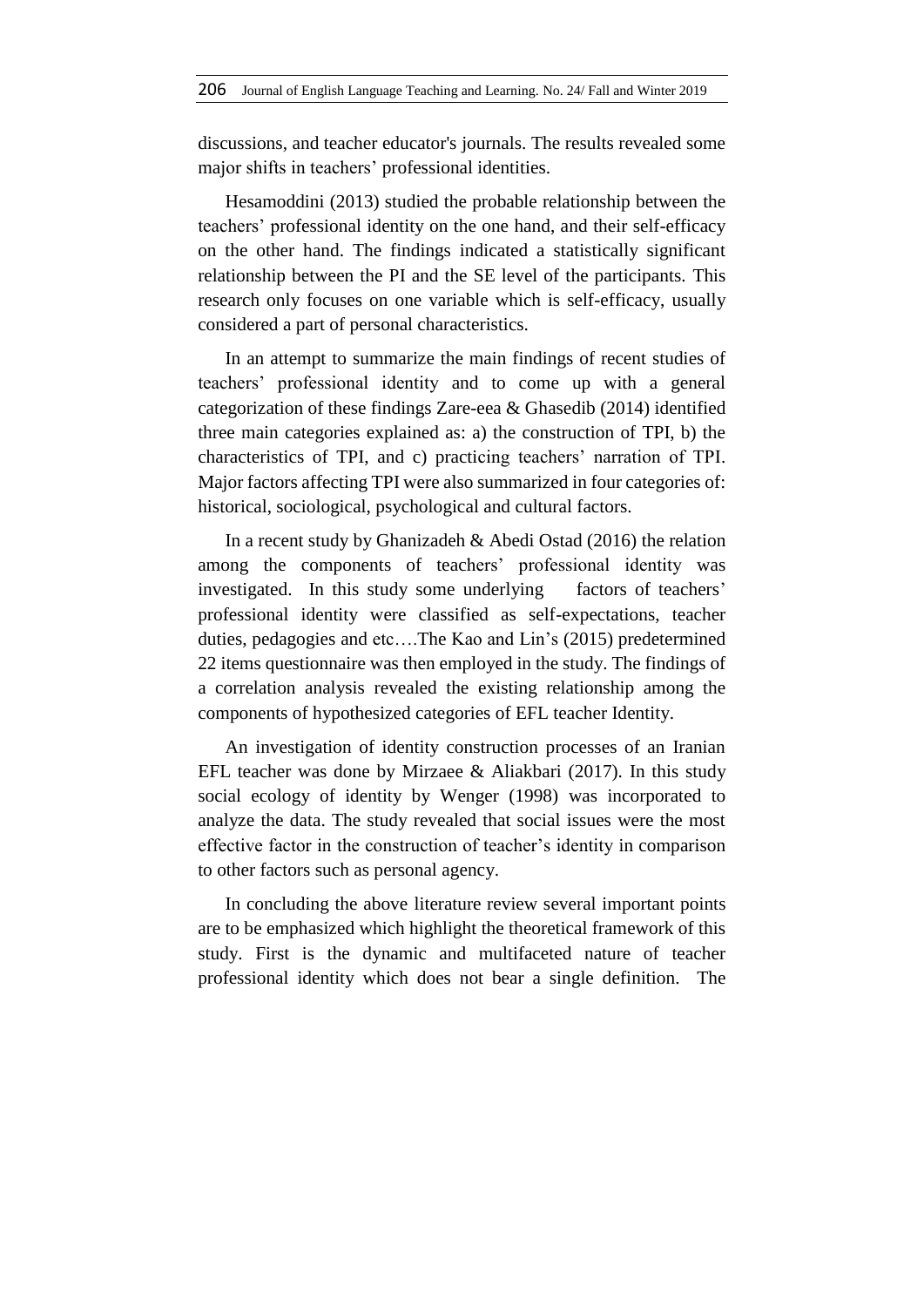second issue concerns the internal and external factors affecting teachers' identity. Third is that identity incorporates different aspects, mainly personal, professional and situational. The fourth issue as Caihong (2011) reports is the relationships between these facets, in which themes such as teachers' characteristics and their perceptions about their work form a common pattern of interrelationship. It is generally assumed that these elements, often in interaction with each other, influence a teacher's thoughts and actions. Finally, as the professional identity of teachers is considered the core of their teaching experiences which determines their teaching practice, motivation, and commitment (Burn, 2007), valuable findings are expected to be obtained from extended researches in this area. Here we argue that the earlier classification of different elements of EFL teacher professional identity is hypothetical and may only be valid by definition.

The above review provides some guidelines for this research and supports the logical premises on which the research's questions are formulated in the following terms:

- 1-What factors constitute Professional teacher Professional Identity?
- 2-What patterns of interrelationship exists among the identified components of EFL Identity of Iranian EFL teachers?
- 3-What aspects of EFL teacher Professional Identity affect teaching quality?

#### **Method**

This study aimed to explore the PI of EFL teacher in order to gain a better understanding of PI of EFL teacher and those critical factors of PI contributing to the quality of teaching. A semi-structured interview and a self-designed questionnaire are two instruments used to collect the data needed. A group of EFL university lecturers  $(N=42)$  mainly from Isfahan university willingly participated in this study. The second group of participants were EFL students (N=101) who were studying at the BA, MA and Ph.D. level at the Department of English language in Isfahan University. The data were collected sequentially at two phases. At the first phase, a semi-structured interview was conducted as a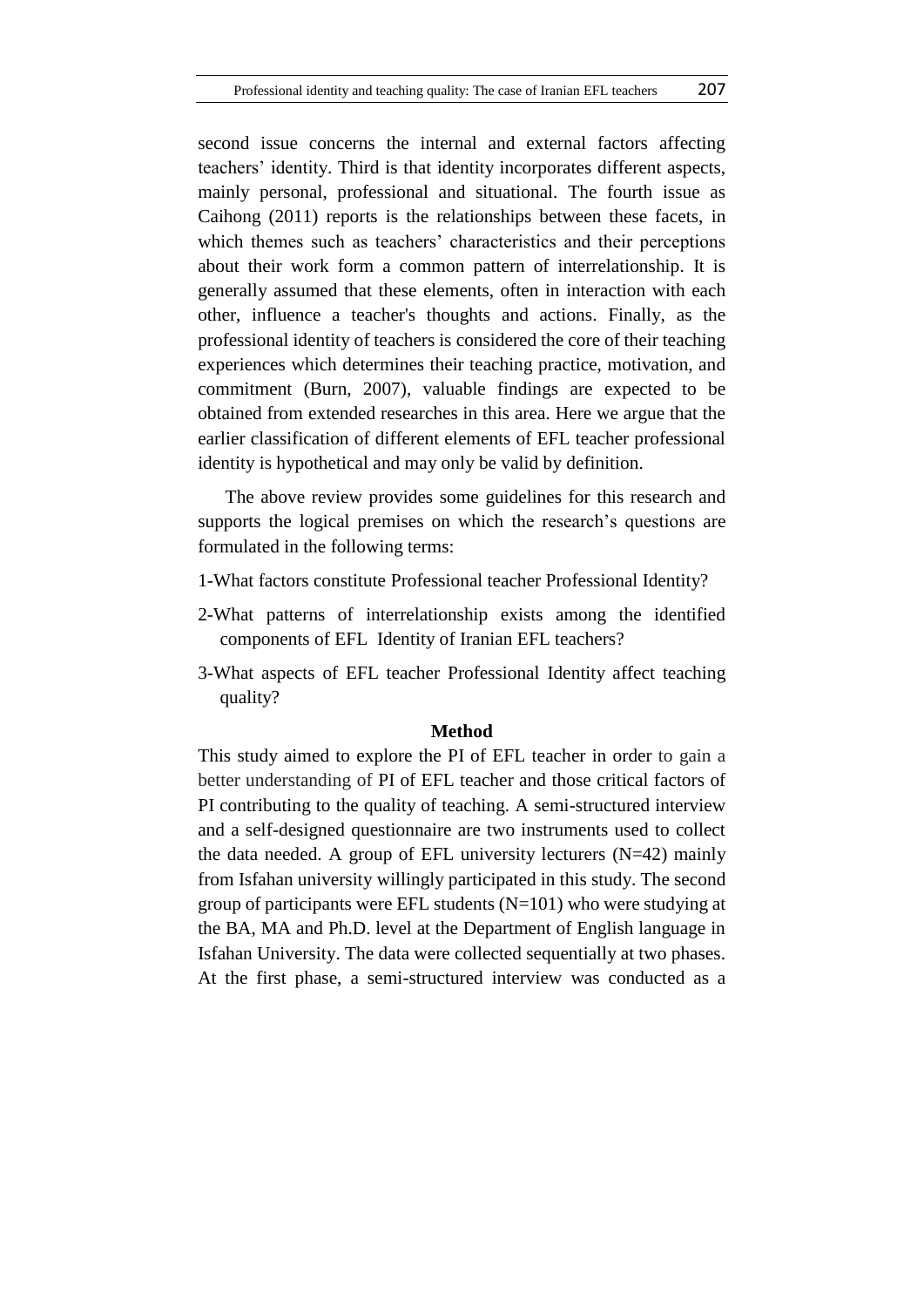qualitative tool and three general questions were asked from each participant individually in the following terms:

1-How do you define the professional identity of an EFL teacher?

2- What factors do you think constitute the PI profile of EFL teachers?

3-What PI factors of EFL teacher enhances the quality of teaching?

Semi-structured interviews were conducted first with five EFL University teachers who had at least 10 years of teaching experience in the department of English Language at University of Isfahan, and later with five EFL students who were graduating at different levels at University of Isfahan, (Two BA students, Two MA students, and one PhD student). The interviews were individually conducted in Farsi and simultaneously audio-recorded and concurrently transcribed while important ideas regarding the theme of the discussion were mentioned by the participants.

In the second phase a questionnaire was self-designed Based on the outcome of the semi-structured interviews. The first part of the questionnaire contained demographic questions. The second part contained 19 items in relation to the components of the professional identity. The third part included 28 items to identify those PI factors that contribute to the quality of teaching.

The participants then were instructed to respond to questionnaire items on a 5-point Likert scale ranging from 0 (No opinion) to 4 (Strongly agree).

In order to ensure high return rate the questionnaire was selfadministered and handed out to convenient sample of EFL teachers at their office. It was later distributed amongst EFL students at the end of class sessions with the permission of instructors. The total reliability of the first set of 19 items of the questionnaire, estimated via Cronbach's alpha, was 0.84 and was 0.87 for the second set of 28 items. Right before handing out the questionnaires, the quality of teaching was explained to the respondents as a measure for learning improvement and student achievement relating to PI factors identified**.** By applying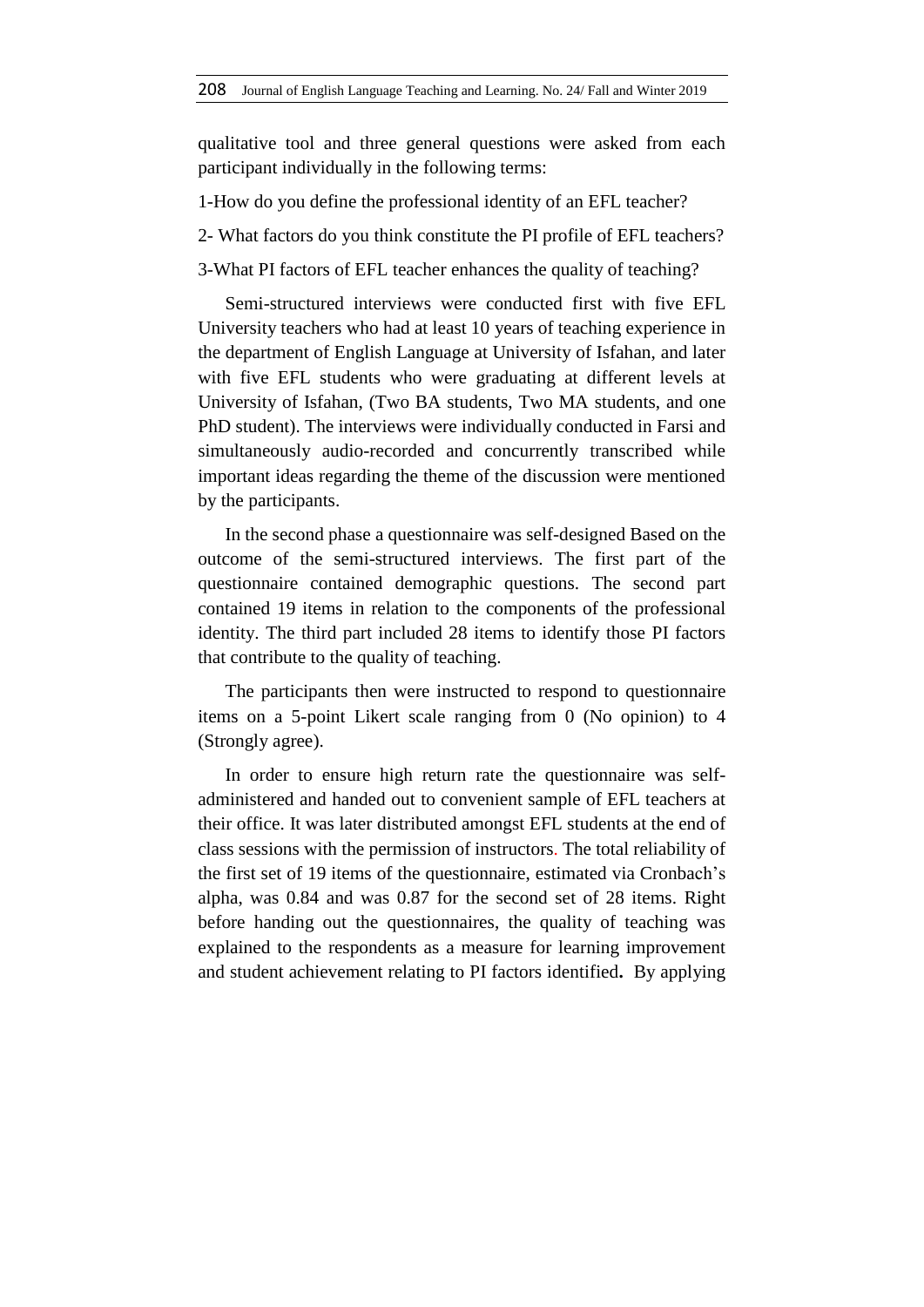these tools the researcher was able to obtain a more comprehensive image of EFL teacher professional identity, and those factors affecting EFL teacher quality of teaching. Since two different groups of participants (42 EFL teachers and 101 EFL students) completed the questionnaire, the structure of sentences on each part of the questionnaire was arranged according to the respondents.

### **Analysis of Data**

The audio-recorded Semi-structured interviews were transcribed into texts and the transcriptions were then analyzed in detail, implementing a thematic analysis. Thematic analysis is one of the most common methods for analyzing [semi-structured interviews](https://www.interaction-design.org/literature/topics/semi-structured-interviews) (Flick, 2014). This kind of analysis strives to identify patterns of themes in the interview data. In doing so the researcher studied the transcriptions to find out the emerging themes as an indication of those factors which make up the professional identity of EFL teacher and those factors affecting the quality of teaching. Using thematic analysis each participant's answers were taken into account and grouped under emerging themes of the study and every theme was rounded by several answers. The result of such analysis led to designing a questionnaire for exploring EFL teacher PI and also identifying important factors in PI that may have contributed to the quality of teaching. It is important to note that the questions in the questionnaire were not presented in predetermined categories so as to increase the reliability of the measures.

The data obtained through questionnaire was then tabulated and analyzed using SPSS version 23. Statistical analysis was carried on at descriptive and analytical levels. Descriptive analysis of data gathered from 143 questionnaires (42 EFL teachers plus 101 EFL students) was used to get an overall picture of the EFL teacher PI and the importance of each component. The mean value and standard deviation for each item were then calculated based on the values assigned to them. The rank importance of each item was also obtained using Freedman Test. Same procedures were conducted for analyzing the data obtained from the third part of the questionnaire regarding those PI factors perceived by respondents as effective on teaching quality.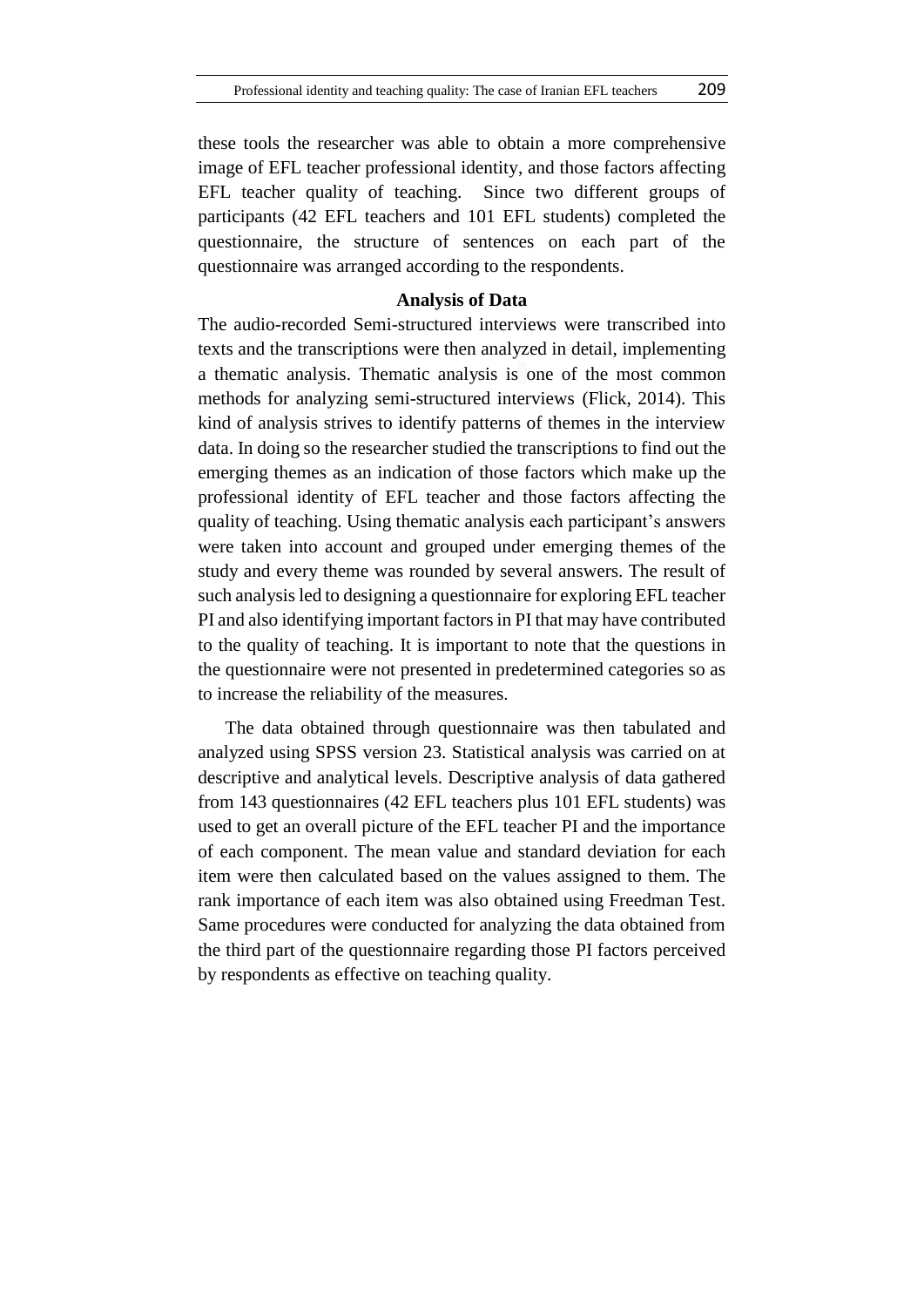Factor analysis was used to analyze the data gathered by questionnaires in order to explore the possible pattern of the interrelationship between the components of EFL teacher PI it was also used to examine what set of PI factors contribute to the quality of teaching. This analysis provided the appropriate model to test the possible grouping of those components identified as the result of the thematic analysis mentioned above. This was hoped that this analysis shed some light on the relative importance of the components of the identified clusters of EFL teacher professional identity and their contribution to the quality of teaching. Factor analysis made it possible to differentiate how many factors are necessary to achieve a reconstruction of a correlation matrix that is sufficiently good to account satisfactorily for the correlation it contains (Kinner & Gray, 2008). In this study, the data gathered from the two groups of participants (EFL teachers N.42 & students N.101) were subjected to a factor analysis.

### **Results and Discussion**

The result of descriptive analysis is summarized in Table.1. This table emerges as a clear profile of EFL teachers' PI as perceived by the sample participants of the study. The table indicates that the most important component is item 1 (Interest in teaching profession) with the mean value of 3.6923 and highest importance ranked 12.65. The least important is item 12 (Class discussion beyond course content) with the mean value of 2.3239 and ranked importance of 5.54. In general, a total of 15 items which represent 79% of the total variables have high importance and only 4 (21%) have moderate importance. Almost 50% of the variables have mean value above 3.40 which indicates highhighest level of importance. Other 50% have a high-moderate level of importance.

**Table**.1 Mean Value & Ranked importance of Components of EFL teacher Professional Identity

|                                     |            | Std.      | Mean  |
|-------------------------------------|------------|-----------|-------|
| Components                          | Mean       | Deviation | Rank  |
| Interest in the teaching profession | 143 3.6923 | .69435    | 12.65 |
| 2 High teaching ability             | 143 3.6084 | .84782.   | 12.32 |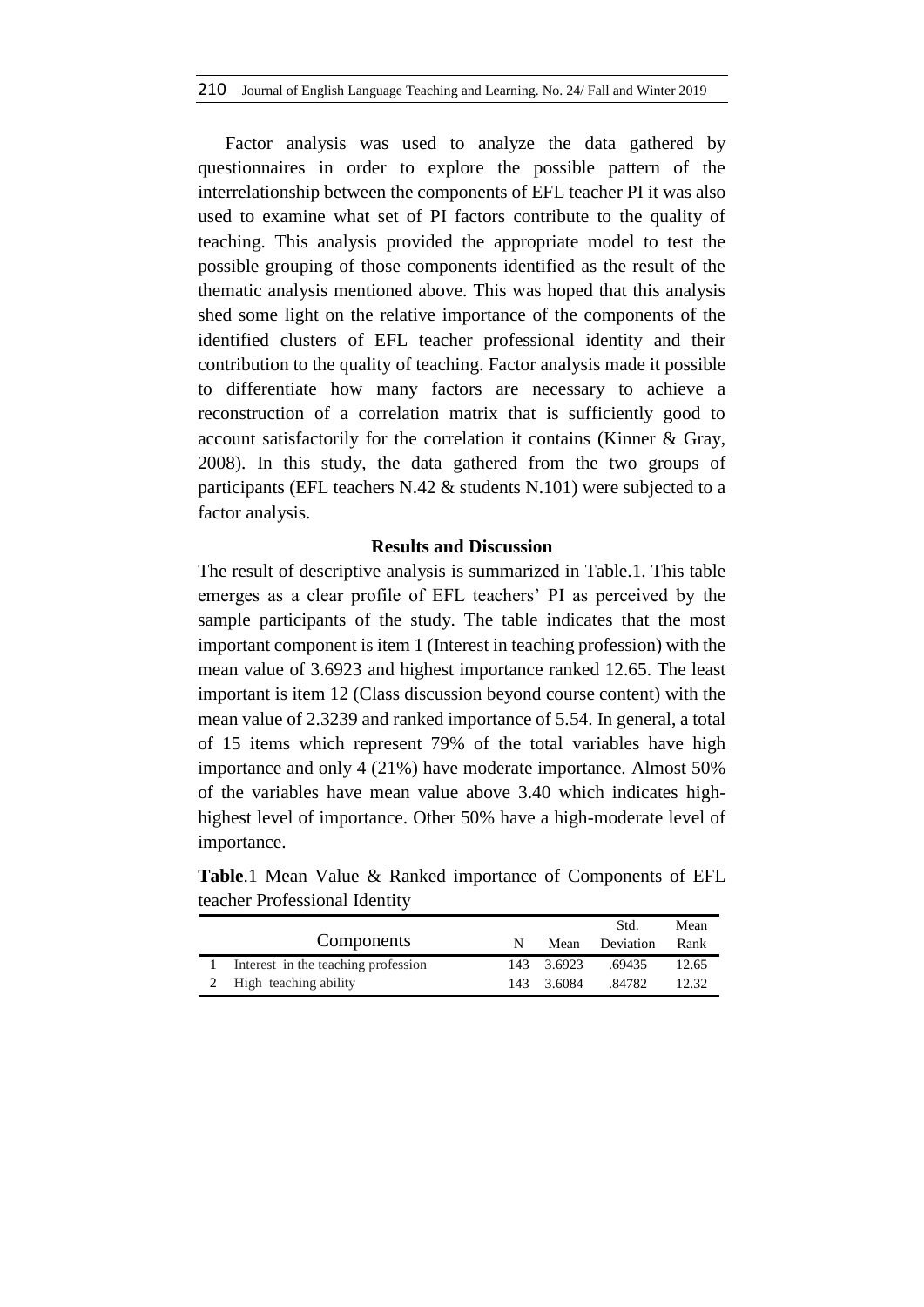Professional identity and teaching quality: The case of Iranian EFL teachers 211

| 3  | Colleagues' perception of teachers personality            | 142 | 3.0915 | 1.03077 | 8.72  |
|----|-----------------------------------------------------------|-----|--------|---------|-------|
| 4  | Colleagues' perceptions of teachers academic<br>expertise | 143 | 3.1259 | .99906  | 8.79  |
| 5  | Students' perceptions of the teacher                      | 143 | 3.4056 | .84950  | 10.51 |
| 6  | Scientific Proficiency in the field                       | 143 | 3.5734 | .84328  | 11.75 |
| 7  | High level of Self-confidence                             | 143 | 3.5664 | .72733  | 11.77 |
| 8  | Using the correct pronunciation                           | 142 | 3.4577 | .75909  | 10.96 |
| 9  | High level of general information                         | 143 | 3.2168 | 1.00098 | 9.75  |
| 10 | Familiarity with the English language culture             | 143 | 3.3497 | .86610  | 10.47 |
| 11 | Knowledge of history                                      | 143 | 2.4266 | 1.34001 | 6.15  |
| 12 | Class Discussion beyond course content                    | 142 | 2.3239 | 1.36080 | 5.54  |
| 13 | Respectful Relationship with students                     | 143 | 3.5734 | .75517  | 11.72 |
| 14 | Respectful Relationship with colleagues.                  | 142 | 3.3028 | 1.10440 | 10.46 |
| 15 | Involving students in class discussions                   | 143 | 3.5594 | .85269  | 12.03 |
| 16 | Active role in related research.                          | 143 | 2.8252 | 1.20629 | 7.59  |
| 17 | Proper assessment of students                             | 143 | 2.7413 | 1.26554 | 7.31  |
| 18 | Observing ethical principles                              | 136 | 3.5000 | .87771  | 11.51 |
| 19 | Good appearance                                           | 136 | 3.2794 | .94822  | 10.01 |

**Table.2** below summarizes the result of descriptive analysis of the data related to those factors that affect teaching quality. The highest ranked mean value is item 1(Interest in teaching profession) with a mean of 3.7203 ranked 18.83 as the most effective variable in teaching quality. The lowest ranked mean value is 8.8 for item 16 (Expert knowledge of English for specific purposes) having a mean value of 2.2657 ranked 8.00 having low effect on teaching quality. As the table indicates a total of 22 variables have a mean value of more than 3.0 which means to have high importance for teaching quality. The most important is variable 1(Interest in teaching profession) with a mean value of 3.72 ranked18.83 as the most important. Six items have less than 3.0 mean values which indicate 21.4 percent of total variables have moderate-high Importance for teaching quality. Seventeen variables have 3 to 3.5 mean value indicating a total of 60.7 % of the variables have high importance for teaching quality. Only 5 variables have mean value more than 3.5 which means 17.85% of total variables bear the highest importance on the quality of teaching.

**Table.2** Total PI factors affecting teaching quality

|                   |  |                     | Mean |
|-------------------|--|---------------------|------|
| <b>PI</b> Factors |  | Mean Deviation Rank |      |
|                   |  |                     |      |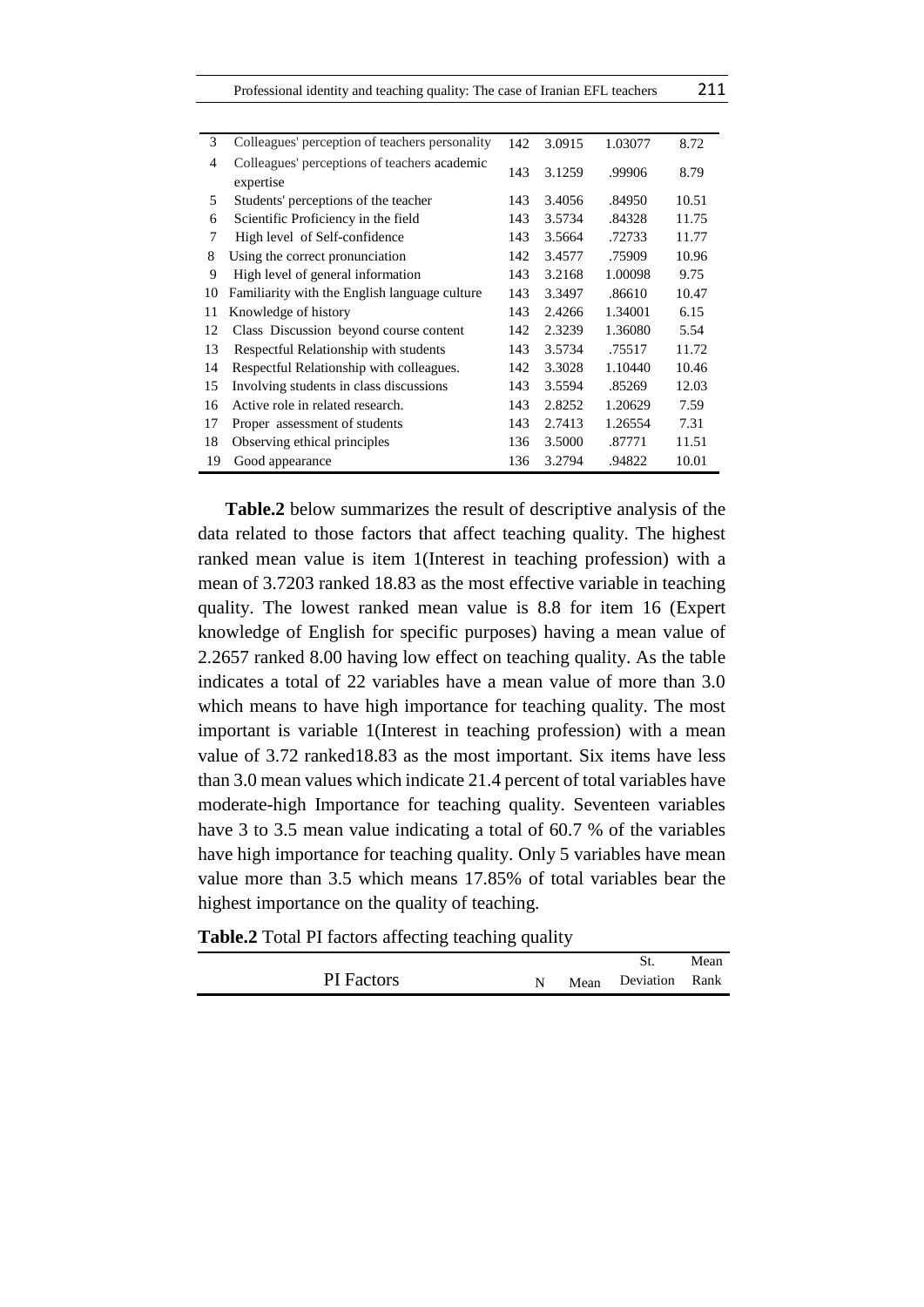|  | 212 Journal of English Language Teaching and Learning. No. 24/ Fall and Winter 2019 |  |  |  |  |  |  |
|--|-------------------------------------------------------------------------------------|--|--|--|--|--|--|
|--|-------------------------------------------------------------------------------------|--|--|--|--|--|--|

| 1  | Interest in the teaching profession                             | 143 | 3.7203 | .66508  | 18.83  |
|----|-----------------------------------------------------------------|-----|--------|---------|--------|
| 2  | Academic proficiency                                            | 143 | 3.5874 | .74426  | 17.79  |
| 3  | The ability to transfer the content                             | 142 | 3.7042 | .72238  | 18.70  |
| 4  | High teaching ability                                           | 143 | 3.3706 | .92446  | 15.66  |
| 5  | High level of self-confidence                                   | 143 | 3.5594 | .74704  | 17.01  |
| 6  | Courteous behavior                                              | 143 | 3.3287 | .88633  | 14.97  |
| 7  | Creating a sense of security in the classroom                   | 142 | 3.3732 | .94238  | 15.90  |
| 8  | Friendly Relationships with students                            | 142 | 3.4577 | .81322  | 16.09  |
| 9  | Respectful relationships with colleagues                        | 142 | 3.0070 | 1.22328 | 13.17  |
| 10 | Neat and tidy appearance                                        | 142 | 3.2887 | .89586  | 14.58  |
| 11 | Being motivated and enthusiastic                                | 143 | 3.5664 | .76508  | 17.23  |
| ۱۲ | Applying the up-to-date teaching methods                        | 143 | 3.4755 | .93321  | 11, 44 |
| 13 | Knowledge of psychological learning theories and<br>application | 143 | 3.4126 | .90638  | 15.84  |
|    | 14 Active participation in related research                     | 143 | 2.7273 | 1.29561 | 11.22  |
|    | 15 Knowledge and application of IT in teaching                  | 143 | 3.0140 | 1.06801 | 12.24  |
| 16 | Expert knowledge of English for specific purposes               | 143 | 2.2657 | 1.33190 | 8.00   |
| 17 | Awareness of the English language culture                       | 143 | 3.2657 | .90344  | 14.31  |
| 18 | Additional General knowledge                                    | 143 | 3.0350 | 1.05091 | 12.95  |
| 19 | Awareness of social issues                                      | 142 | 2.9789 | 1.08156 | 12.27  |
|    | 20 Unbiased perspective about students' academic<br>ability.    | 143 | 3.2448 | .95103  | 14.03  |
|    | 21 Unbiased sexual perspective about students                   | 143 | 3.4056 | .92110  | 15.79  |
| 22 | Class Discussion beyond course content                          | 143 | 2.7483 | 1.23601 | 11.13  |
| 23 | Job commitment                                                  | 143 | 3.4615 | .85390  | 16.33  |
|    | 24 Periodic evaluation of students                              | 143 | 2.9301 | 1.15460 | 11.97  |
|    | 25 Valid evaluation of curriculum taught                        | 141 | 3.0709 | 1.14421 | 13.32  |
|    | 26 Reliable evaluation of the exam paper                        | 141 | 2.9574 | 1.09461 | 11.98  |
| 27 | Punctuality                                                     | 142 | 3.3099 | .91623  | 14.65  |
|    | 28 Being accessible                                             | 137 | 3.0219 | 1.21551 | 13.05  |

#### **Search for common patterns and interrelationships**

As suggested in the literature some researchers have assumed the existence of presumably a common pattern of interrelationship between the identified set of components or variables of professional identity of EFL teachers which are usually referred to as clusters of PI (Beijard, et al. 1999; Kinner & Gray, 2000; Kao & Lin's 2015). It was therefore concluded that the earlier classification of different aspects of EFL teacher PI may only be valid by definition. Therefore this study set to test the possible grouping of PI factors of EFL teacher identified as a result of thematic analysis and to investigate the existing pattern of interrelationship in data. Factor analysis was considered to provide the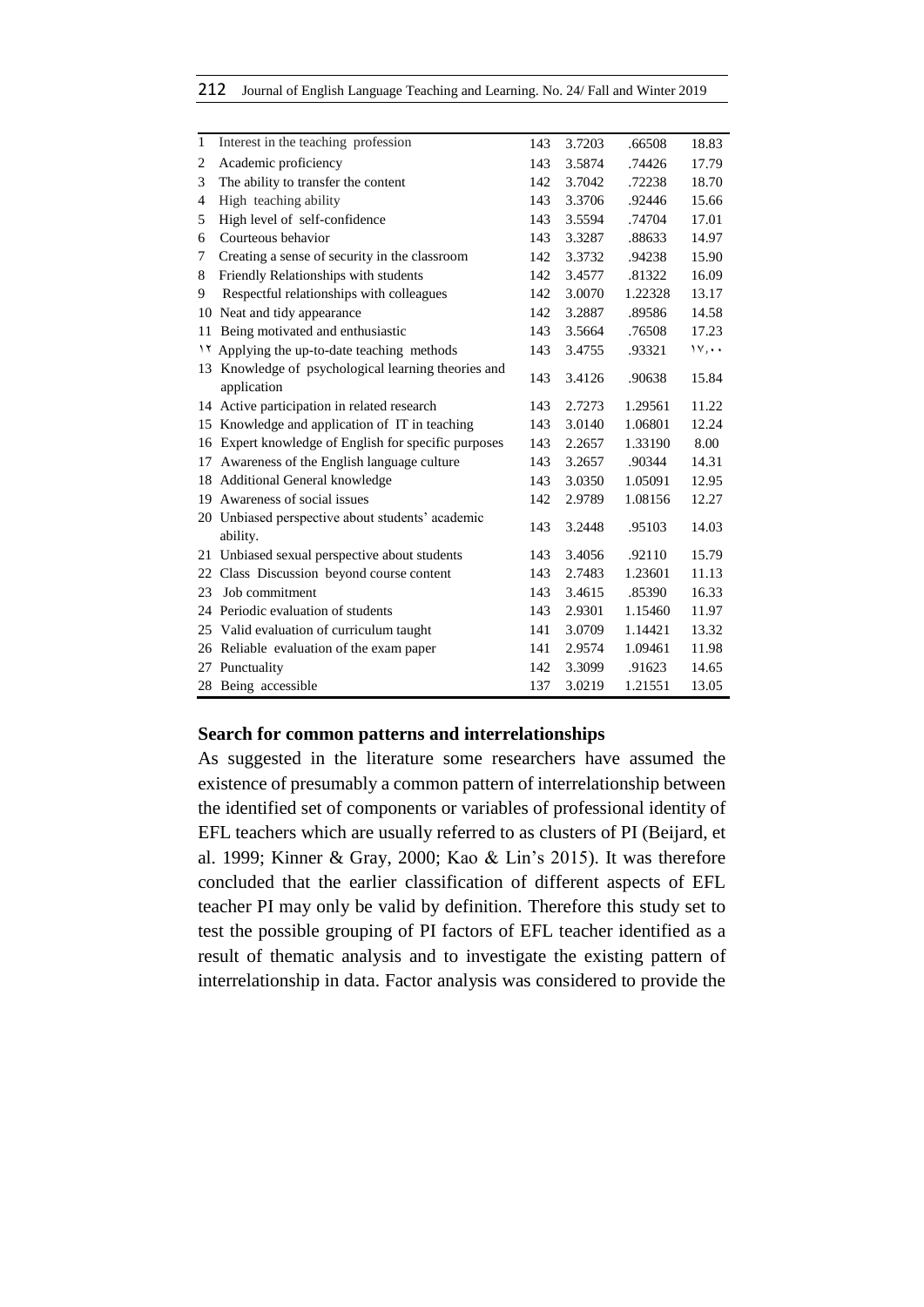appropriate model for this purpose and Varimax rotation procedure was then employed for both sets of data. The application of the alpha model for the first set of data (Section B of the questionnaire concerning EFL teacher PI) resulted in the extraction of four common factors accounting for nearly 54.7 percent of total variance as shown in **Table.3**.

As factor loadings of variables indicate the extent of its relation to that factor the higher the loading the better they are accounted for that factor. The square of factor loadings is considered variances, which indicated communalities between variables (Yong & Pearce, 2013). Factor loadings of .40 and higher are considered moderate to high which have been highlighted in Table.3 and 4. Factor loadings between .25 and .39 are considered low-moderate, and the last column, h2 provides communality for each variable. Each h2 multiplied by 100 gives the percentage of variations in variable i which has been explained by four extracted factors. Since most variables in Table.3 have high communalities on the four extracted factors, it reveals a high degree of interrelation which best explains each factor. In Table. $\tilde{y}$  and Table.4 the percentages of the total variance (Vt), cumulative total variance (Cum Vt), common variance (Vc) and cumulative common have been accounted for.

|                 |                                           | Component |               |               |             |                |
|-----------------|-------------------------------------------|-----------|---------------|---------------|-------------|----------------|
|                 | <b>Factors:</b>                           | T         | П             | Ш             | IV          | h <sub>2</sub> |
|                 | <b>Factor: I Personal Charecteristics</b> |           |               |               |             |                |
| Q1              | Interest in teaching profession           | .680      | .230          | $-.076$       | 0.14        | .521           |
| Q <sub>7</sub>  | High level of Self-confidence             | .616      | .235          |               | .082. .355  | .567           |
| Q18             | Observing ethical principles              | .582      | .296          |               | $.264-.040$ | .497           |
| O <sub>19</sub> | Good Appearance                           |           | $.531 - .051$ | $.442 - .051$ |             | .482           |
|                 | <b>Factor II: General Knowledge</b>       |           |               |               |             |                |
| O <sub>11</sub> | Knowledge of history                      | $-.074$   | .730          |               | .228        | .566           |
|                 |                                           |           |               |               |             |                |
| O <sub>12</sub> | Class Discussion beyond course content    | $-.018$   | .648          | .092          | 0.64        | .433           |
| O <sub>16</sub> | Active role in related research.          | .065      | .383          | .363          | .270        | .356           |
|                 | <b>Factors III: Social Relations</b>      |           |               |               |             |                |

**Table.3** Varimax Rotated Factor Matrix for components of EFL Teacher Professional Identity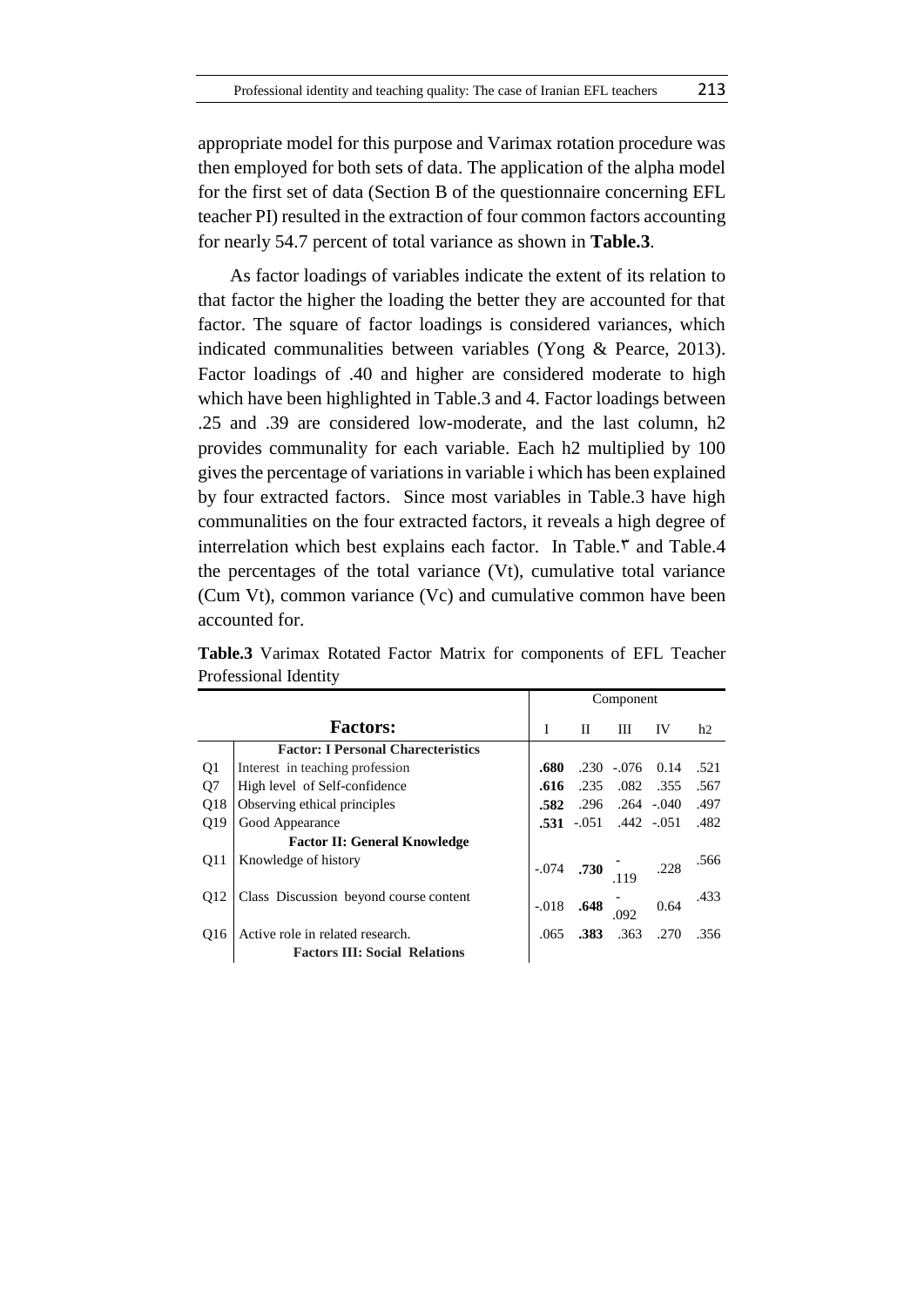| Q <sub>3</sub>  | Colleagues' perception of teachers personality            | .144    | .172          | .867          | .109 | .814 |
|-----------------|-----------------------------------------------------------|---------|---------------|---------------|------|------|
| Q4              | Colleagues' perceptions on teachers academic<br>expertise | .128    | .064          | .872          | .173 | .811 |
| Q <sub>5</sub>  | Students' perceptions of the teacher                      |         | $.256 - .088$ | .431          | .347 | .379 |
| Q13             | Respectful Relationship with students                     | .489    | $-.023$       | .622          | .122 | .642 |
| Q <sub>14</sub> | Respectful Relationship with colleagues.                  | .121    | .118          | .712          | .425 | .716 |
|                 | <b>Factor IV: Pedagogical Knowledge</b>                   |         |               |               |      |      |
| Q <sub>2</sub>  | High teaching ability                                     | $-.048$ | .169          | .073          | .772 | .632 |
| Q6              | Scientific Proficiency in the field                       | .273    |               | $.410 - .070$ | .500 | .497 |
| Q8              | Using the correct pronunciation                           | .150    | $-.042$       | .297          | .604 | .477 |
| Q9              | High level of general information                         | .311    | .098          | .029          | .551 | .411 |
| Q10             | Familiarity with the English language culture             | .096    | .227          | .105          | .478 | .300 |
| Q15             | Involving students in class discussions                   | .127    | .028          | .148          | .805 | .686 |
| Q17             | Proper assessment of students                             | .172    | .065          | .023          | .760 | .612 |
| Vt              |                                                           | 28.8    | 10.8          | 8.2           | 7    |      |
| Cum Vt          |                                                           | 28.8    | 39.5          | 47.8          | 54.7 |      |
| Vc              |                                                           | 52.7    | 19.7          | 14.9<br>9     | 12.8 |      |
| Cum Vc          |                                                           | 52.7    | 71.3          | 86            | 100  |      |

### Cluster I: **Personal Characteristics (PC)**

Cluster I incorporates four variables and it is clearly dominated by personal characteristics of EFL teacher PI. This aspect of PI accounts for nearly 28.8 of total variance and 52.7 percent of common variance as explained by all factors. Interest in teaching has the highest loading .680, on this factor. Its respective communality .521 shows that 52 percent of variations in this variable is associated with those of, and can be explained by the derived factors. The next highest loading relates to Self-Confidence of the teachers with the loading of .616. The next loading is .582 and related to Observing ethical principles variable. The last variable of this cluster is Good appearance with the loading of .531.

### Cluster II: **General Knowledge (GK)**

Cluster II incorporates 3 variables and is dominated with general knowledge of EFL teacher. This aspect of PI accounts for 10.8 of total variance and 19.7 percent of common variance as explained by all factors. The highest loading is .730 which belongs to the knowledge of history and the next highest loading is .648 which belongs to class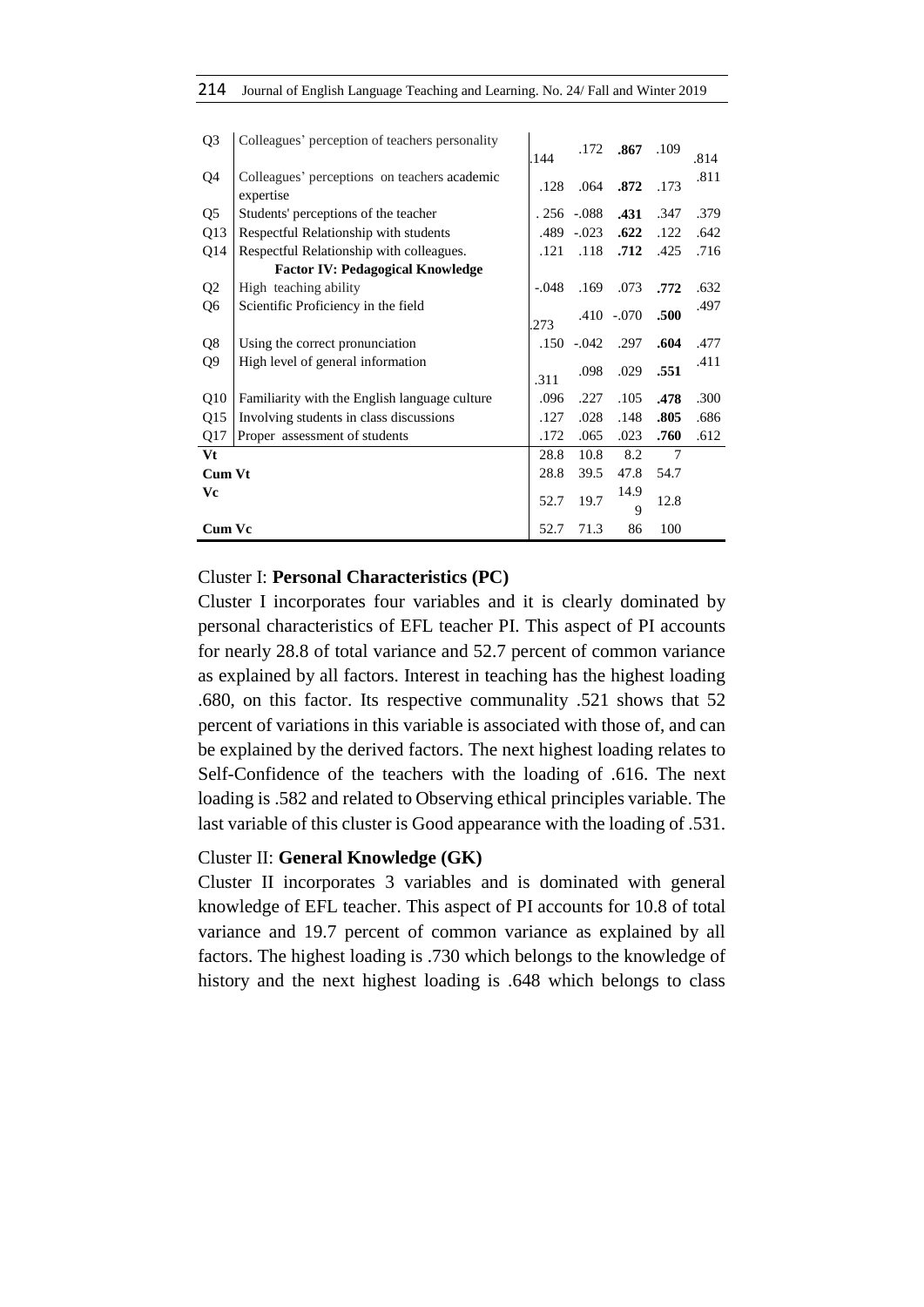discussion beyond course content. The lowest loading is .383 which belongs to the active role of EFL teacher in research.

### Cluster III**: Social relations (SR**)

Cluster III incorporates 5 variables and is dominated by the variables related to the perceptions and relations of the colleagues and the students about the teacher. This aspect of PI accounts for nearly 8.2 percent of total variance and almost 15 percent of common variance as explained by all factors. The Colleagues' perception on teachers' academic expertise has the highest loading .872 on this cluster. The next high loading is .867 on Colleagues' perception on teachers' personality. Respectful Relationship with colleagues has the next high loading of 712. Respectful Relationship with Students has also a high loading of .622. The strong relation between these four variables is an indication that Colleagues and Students' perception of teacher and their relation with the teacher together reveal a significant aspect of EFL teacher PI.

### Cluster IV**: Pedagogical Knowledge (PK)**

Cluster IV incorporates 7 variables and accounts for nearly 7 percent of total variance and 12.8 percent of common variance as explained by all factors. Involving students in class discussions has the highest loading of .805. The next high loading is .772 and belongs to High teaching ability. The next loading is .760 which belongs to Proper assessment of students. The next loading is .604 which belongs to Using the correct pronunciation. The last three variables have loadings of.551 for High level of general information, .500 for Scientific Proficiency in the field and .478 for Familiarity with the English language culture. Such a close association between these variables suggests that pedagogical knowledge is an important aspect of EFL teacher PI profile.

### **Contributing Factors to teaching Quality**

The application of the alpha model for the second set of data (section C of the questionnaire concerning PI factors contributing to the quality of teaching) resulted in the extraction of five common factors accounting for 59.1 percent of total variance as shown in **Table.4**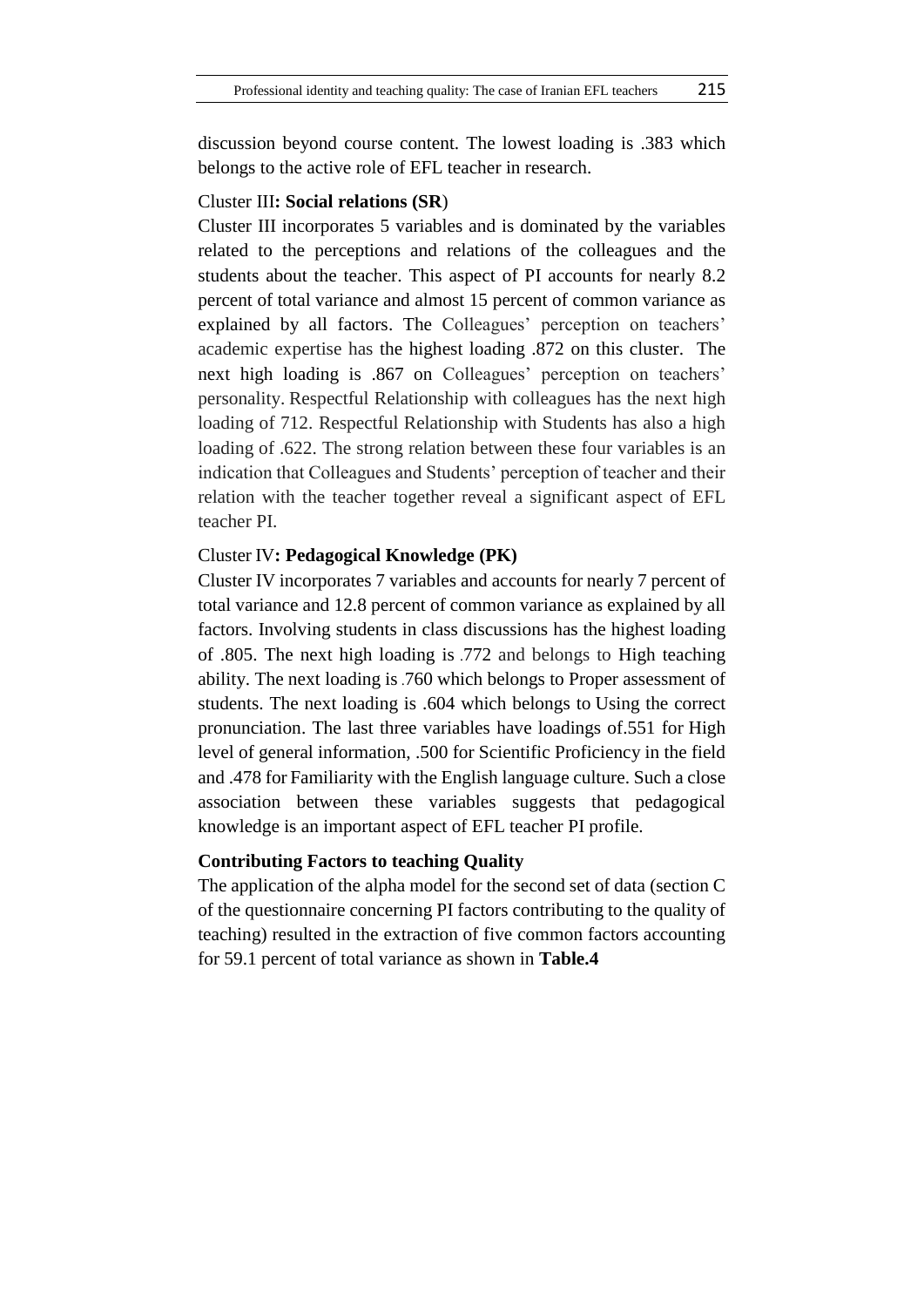|                                  |                                                                 | Component |         |         |                      |               |      |
|----------------------------------|-----------------------------------------------------------------|-----------|---------|---------|----------------------|---------------|------|
|                                  | <b>Factors:</b>                                                 | I         | П       | Ш       | IV                   | V             | h2   |
|                                  | <b>Factor I: Pedagogical knowledge</b>                          |           |         |         |                      |               |      |
| Q2                               | Academic proficiency                                            | .746      | .240    | .222    | .058                 | .202          | .708 |
| Q <sub>3</sub>                   | The ability to transfer the content                             | .813      | .201    | .035    | .198                 | .160          | .767 |
| Q4                               | High teaching ability                                           | .550      | .149    | .299    | .075                 | .113          | .432 |
| Q1<br>$\overline{2}$             | Applying the up-to-date teaching methods                        | .512      | .314    | 0.86    |                      | $.424 - .144$ | .564 |
| Q1<br>3                          | Knowledge of psychological learning<br>theories and application | .583      | .035    | $-.004$ | .240                 | .299          | .488 |
| Q1<br>5                          | Knowledge and application of IT in<br>teaching                  | .587      | .213    | .295    | .159                 | $-.088$       | .510 |
| Q1<br>7                          | Awareness of the English language culture                       | .638      | .131    | .217    | .195                 | .180          | .542 |
|                                  | <b>Factor II: Social Relations</b>                              |           |         |         |                      |               |      |
| Q7                               | Creating a sense of security in the classroom                   | .397      | .559    | .133    | .289                 | .057          | .575 |
| Q8                               | Friendly Relationships with students                            | .407      | .633    | .079    | $-.090$              | .193          | .618 |
| Q <sub>9</sub>                   | Respectful relationships with colleagues                        | .082      | .777    | .139    | .052                 | .234          | .688 |
|                                  | <b>Factor III: Unbiased Evaluation</b>                          |           |         |         |                      |               |      |
| Q <sub>2</sub><br>$\overline{0}$ | Unbiased perspective about students'<br>academic ability.       | .213      | .144    | .731    | .117                 | .117          | .627 |
| Q2<br>1                          | Un biased sexual perspective about students                     | .362      | .241    | .689    | $-.049$              | .012          | .666 |
| Q <sub>2</sub><br>3              | Job commitment                                                  | .370      | .393    | .481    | .069                 | .126          | .543 |
| Q2<br>4                          | Periodic evaluation of students                                 | .168      | $-.079$ | .790    | .188                 | $-.015$       | .695 |
| Q <sub>2</sub><br>5              | Valid evaluation of curriculum taught                           | .206      | .115    | .754    | .053                 | $-.025$       | .628 |
| Q <sub>2</sub><br>6              | Reliable evaluation of the exam paper                           | .162      | .402    |         | $.614 - .011 - .020$ |               | .566 |
|                                  | <b>Factor IV: General Knowledge</b>                             |           |         |         |                      |               |      |
| Q1<br>4                          | Active role in related research                                 | .065      | .243    | .092    | .706                 | .082          | .577 |

**Table.4** Varimax Rotated Factor Matrix for components of EFL Teacher Professional Identity on quality of teaching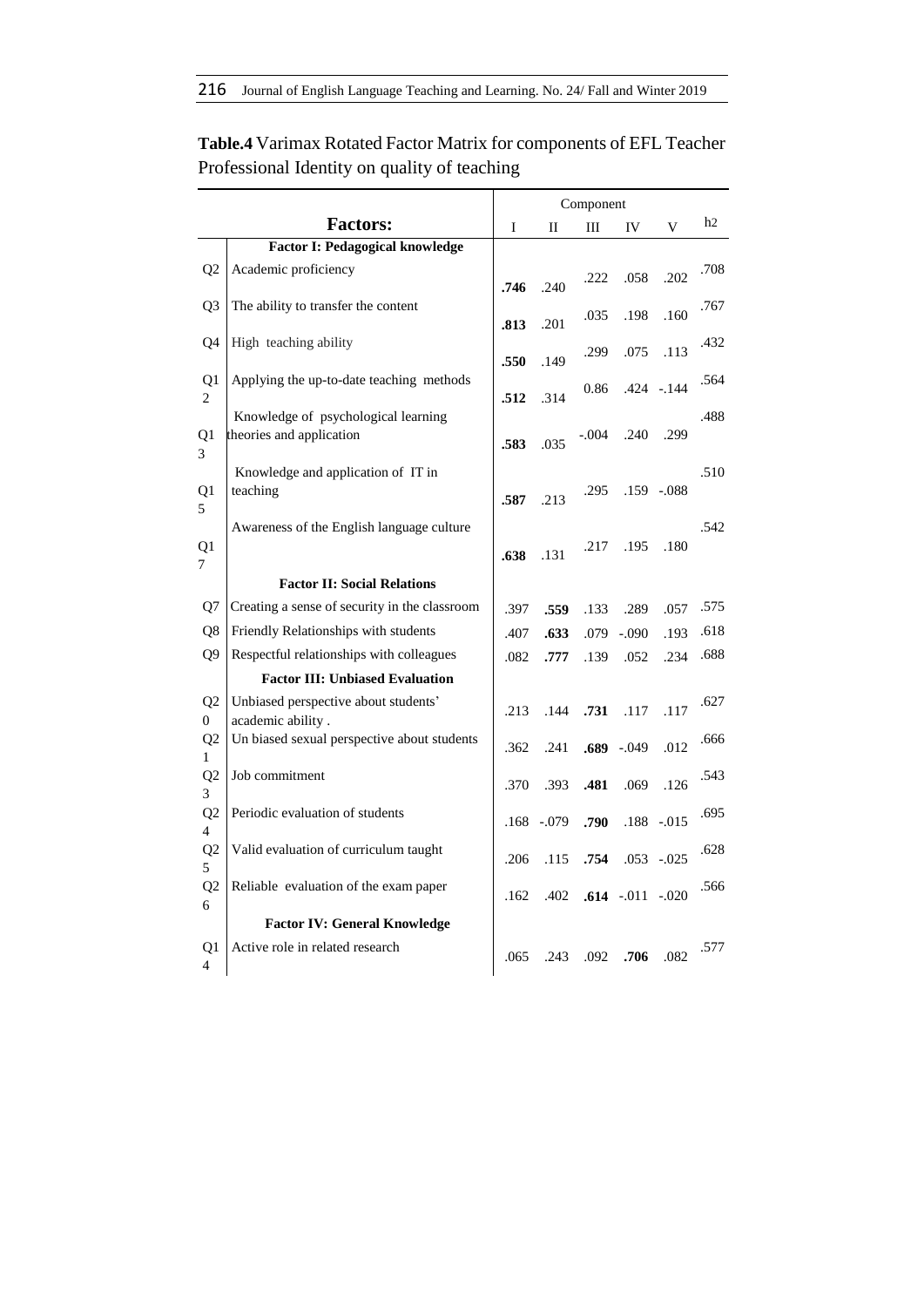| Professional identity and teaching quality: The case of Iranian EFL teachers |                                                      |      |                  |                              |      |      |      |
|------------------------------------------------------------------------------|------------------------------------------------------|------|------------------|------------------------------|------|------|------|
|                                                                              |                                                      |      |                  |                              |      |      |      |
| Q <sub>1</sub><br>6                                                          | Expert knowledge of English for specific<br>purposes |      |                  | $-.203$ $.224$ $.311$ $.526$ |      | .397 | .622 |
| Q1<br>8                                                                      | Additional General knowledge                         |      | $.175-.097$      | .448                         | .467 | .358 | .581 |
| Q <sub>1</sub><br>9                                                          | Awareness of social issues                           |      | $.053-.013$      | .395                         | .438 | .351 | .474 |
| Q <sub>2</sub><br>2                                                          | Class Discussion beyond course content               | .012 | .134             | .150                         | .651 | .327 | .571 |
|                                                                              | <b>Factor V: Personal Characteristics</b>            |      |                  |                              |      |      |      |
| O <sub>1</sub>                                                               | Interest in teaching profession                      | .121 | .188             | .058                         | .163 | .779 | .687 |
| Q <sub>5</sub>                                                               | High level of self-confidence                        | .058 | .191             | .089                         | .220 | .817 | .763 |
| Q <sub>6</sub>                                                               | Courteous behavior                                   | .296 | .064             | .187                         | .102 | .668 | .584 |
| Q1<br>$\Omega$                                                               | Good appearance                                      | .314 | .159             | .093                         | .285 | .383 | .361 |
| Q1<br>$\mathbf{1}$                                                           | Being motivated and enthusiastic                     | .309 |                  | $.012 - .013$                | .274 | .514 | .435 |
| Q <sub>2</sub><br>$\tau$                                                     | Punctuality                                          | .196 | .025             | .022                         | .374 | .662 | .617 |
| Q <sub>2</sub><br>8                                                          | Being accessible                                     | .071 | .06 <sup>2</sup> | $-.018$                      | .353 | .725 | .660 |
| Vt                                                                           |                                                      | 33.1 | 8.8              | 6.6                          | 5.7  | 4.9  |      |

**Cum Vt** 33.1 42 48.5 54.2 59.1

18.9 11.2 9.6 8.3

82.1 91.3 100

71.2

**Vc** 56  $\frac{1}{2}$  56  $\frac{1}{2}$ 

**Cum Vc** 56  $\frac{1}{2}$  56  $\frac{1}{2}$ 

## Cluster I: **Pedagogical knowledge**

Cluster I incorporates 7 variables. This aspect of PI accounts for nearly 33.1 of total variance and 56 percent of common variance as explained by all factors. All seven variables have loadings on this cluster and the high association amongst them suggests that gaining a high level of Pedagogical knowledge and skills enhances the teaching quality. The highest loading .813 on this variable belongs to the ability to transfer the content. The next high loading .746 is academic proficiency. Awareness of English language culture is the next high loading. The two next variables Knowledge and application of IT in teaching and Knowledge of psychological learning theories and application have very close loadings of .587 and .583 on this factor. The lowest loadings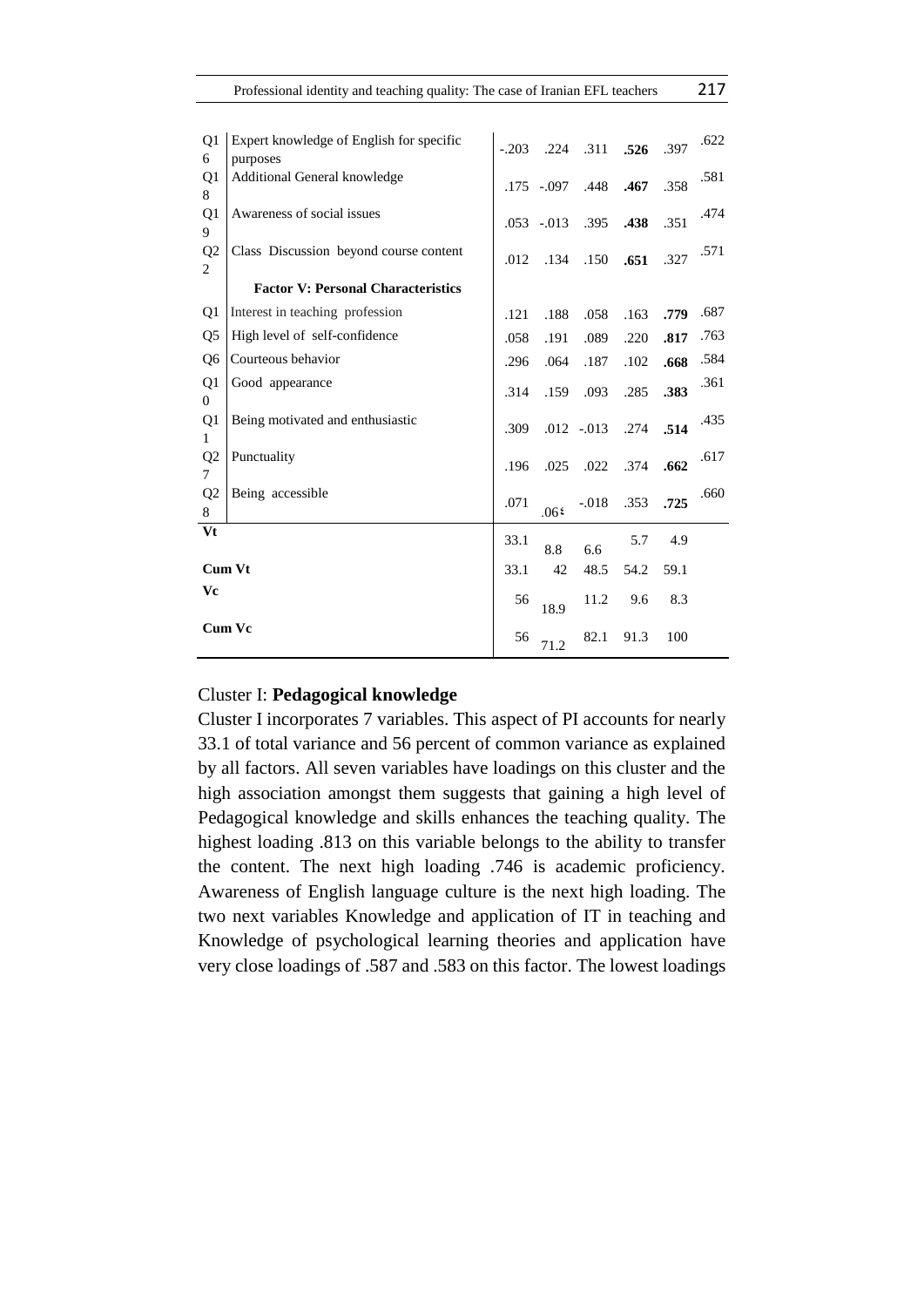belong to High teaching ability and Applying the up-to-date teaching methods.

# Cluster II: **Social Relations**

Cluster II incorporates three variables. This aspect of PI accounts for nearly 8.8 of total variance and 18.9 percent of common variance as explained by all factors. All three factors have high loadings on this cluster. The highest loading is .777 which belongs to Respectful relationships with colleagues. The next high loading belongs to Friendly Relationships with students and the lowest loading on this factor belongs to Creating a sense of security in the classroom. The strong association between these three variables suggests that having good relationships is an important aspects PI which positively effects teaching quality of EFL teacher.

# Cluster III: **Unbiased Evaluation**

This aspect of PI accounts for nearly 6.6 of total variance and 11.2 percent of common variance as explained by all factors. This cluster incorporates 6 factors. The highest loading .790 on this cluster belongs to Periodic evaluation of students and the next high loading .754 is Valid evaluation of curriculum taught. Unbiased perspective about students' academic ability.731 is the next high loading variable in this cluster. Unbiased sexual perspective about students and Reliable evaluation of the exam paper are the two other factors in this cluster which also have high loadings. The last two factors of this cluster have high and moderate loadings which belong to Reliable evaluation of the exam paper and Job commitment has. A close association between all six variables of this cluster suggests that in general fair and unbiased assessment of students does not affect the quality of teaching.

# Cluster IV: **General Knowledge**

This aspect of PI accounts for nearly 5.7 of total variance and 9.6 percent of common variance as explained by all variables. This cluster incorporates 5 variables. All loadings are high to moderate loadings on this factor. The first high loading belongs to Active role in related research and the next high loading belongs to Class Discussion beyond course content. Expert knowledge of English for specific purposes has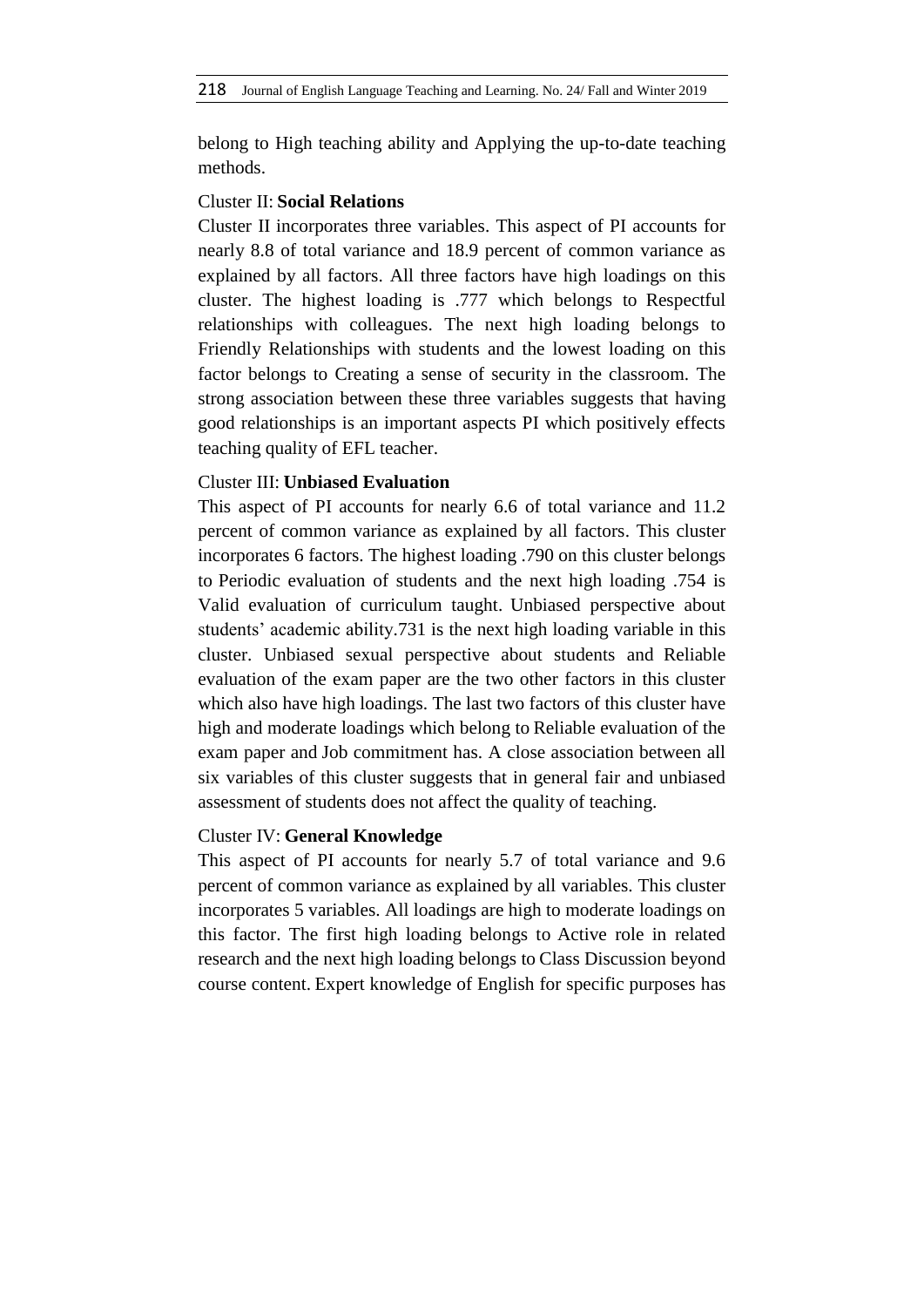the next high loading on this factor. Additional General knowledge and Awareness of social issues have moderate loadings on this factor.

### Cluster V: **Personal Characteristics**

This aspect of PI accounts for nearly 4.9 of total variance and 8.3 percent of common variance as explained by all factors. This cluster incorporates seven factors. All loadings on this factor are high and only one has the low loading. The first high loading factor belongs to High level of self-confidence and the next high loading belong to Interest in the teaching profession and Being accessible. Courteous behavior, Punctuality, Being motivated and Enthusiastic have all high loadings. In this cluster, Good appearance has low loading of .383.

# **Conclusion**

This study aimed to investigate what critical factors shape professional identity of Iranian EFL teachers. The research also sought to investigate to what extent professional identity affects their teaching quality, a neglected area of research in the context of an academic domain in Iran. The findings clearly revealed an indigenous profile of professional Identity of EFL teachers as perceived by both teachers and students participants comprised of 19 items originated from semi-structured interviews. The application of this qualitative approach helped to get a more profound insight of what constituted the professional identity of EFL teachers in an academic arena in Iran. Interest in the teaching profession is not only the most important components of PI but at the same time is the most effective variable in teaching quality.

The findings indicated that personal characteristics such as interest in teaching profession and teaching skills and abilities are most significant components of EFL teacher PI profile. This means that the participants consider EFL teacher first as a professional who is interested in her or his job as a teacher. Self-confidence is considered the second important component of EFL teacher PI and most effective on teaching quality. In overall it is concluded that PI of EFL teacher has a multifaceted nature incorporating many aspects including motivational, relational, and pedagogical skills all of which make up the PI profile of teacher. The profile serves as a milestone for EFL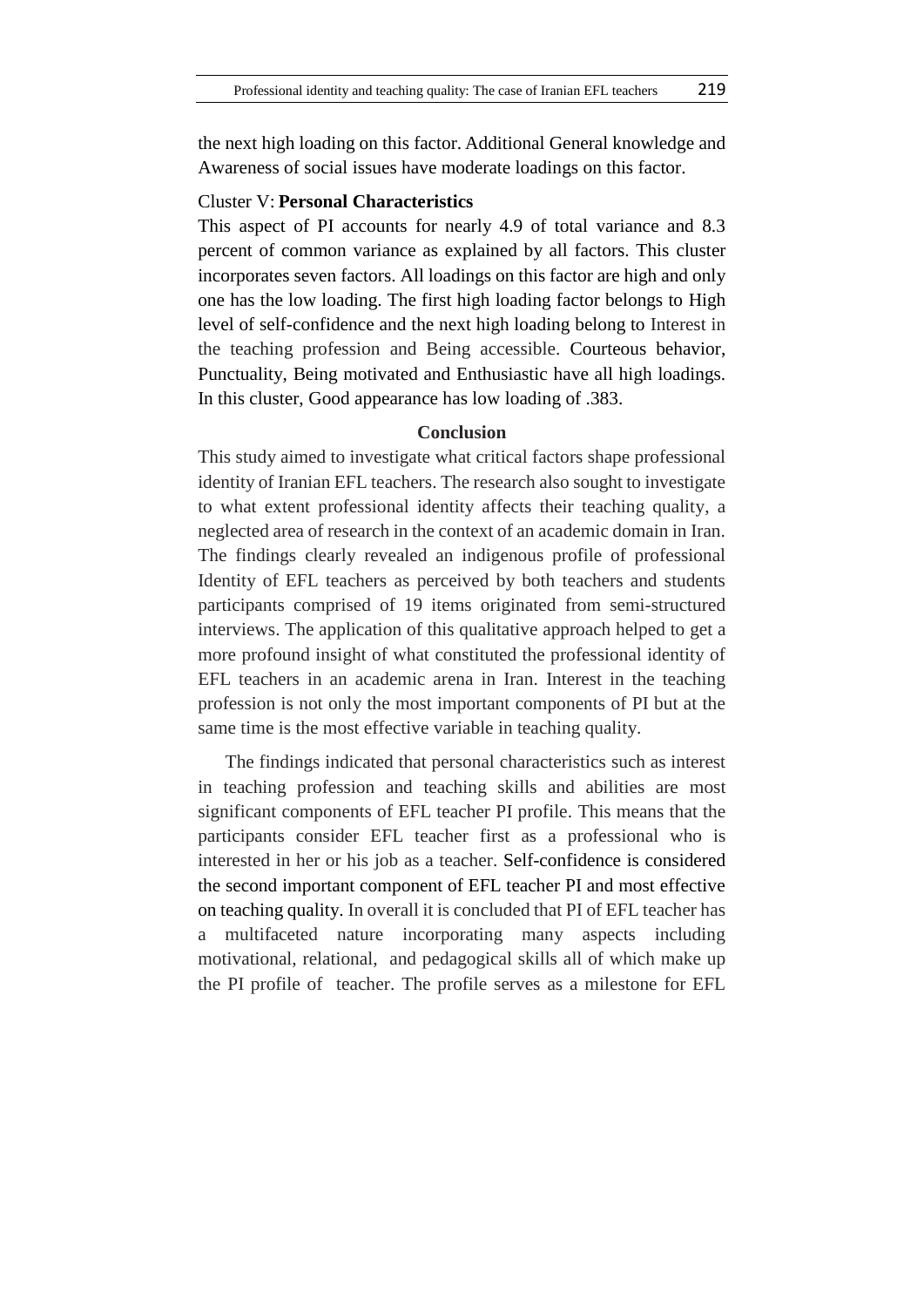teachers to better understand their own professional identity and guides them towards positive future changes. It also provides guidelines for better assessment and selection of EFL teachers. Application of factor analysis resulted in new patterns of interrelations amongst different components of Professional Identity namely as four clusters including Personal Characteristics (PC), General Knowledge (GK), Social Relationships (SR), and Pedagogical Knowledge (PK).

The findings of this study have theoretical as well as policy implications both for EFL teachers training and development and curriculum design. It contributes valuable concepts to the existing literature both locally and universally. While Pedagogical knowledge emerged as the least important cluster in making up the EFL teacher PI profile, it emerged as the most effective cluster on teaching quality while. This is a significant finding which explains the high contribution of Pedagogical variables to the quality of teaching and is considered to have important policy implication in educational development and curriculum design of EFL teachers.

Social relations cluster emerged as the third important aspect of PI profile while it emerged as the second important cluster affecting teaching quality. This emphasizes that having a good and fair social relationship with students and colleagues is clearly perceived as an important aspect of the EFL teacher PI profile and at the same time plays a significant role in enhancing teaching quality. Unbiased evaluation as the third effective cluster on teaching quality incorporated five variables all of which had high loadings on this factor. It is worth mentioning that Proper Assessments of students as a general variable also had high loading on Pedagogical cluster. This may suggest that all variables loaded on Unbiased Evaluation cluster have Pedagogical dimension as well.

Considering the limited sample of participant teachers and students the generalizability of results obtained should be taken with cautious. It is recommended that future studies concentrate on larger samples of teachers and students for possible differentiation between the perceptions of teachers and students regarding the components of PI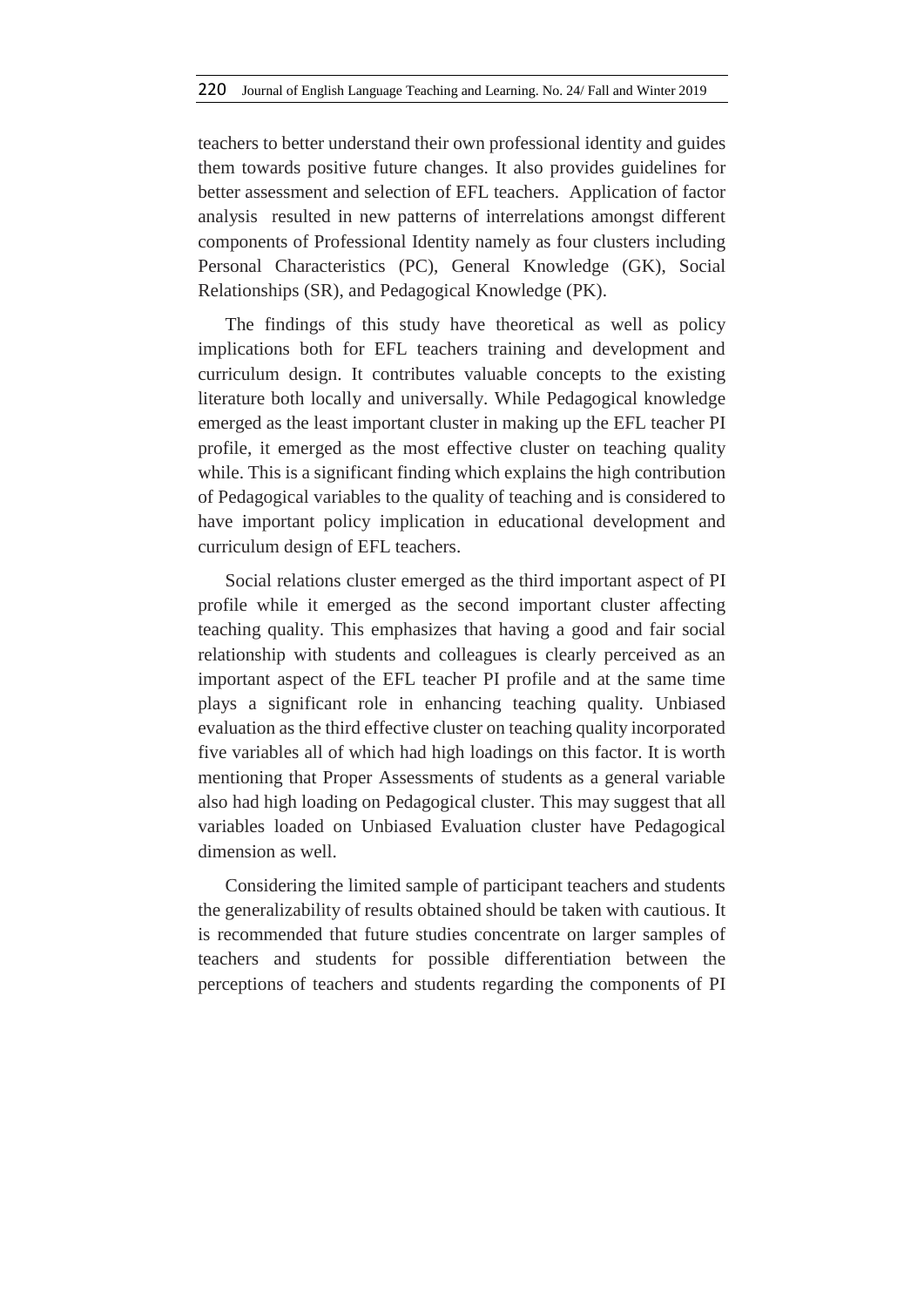and those factors affecting quality of teaching. To obtain a more realistic picture of EFL teacher PI profile, it is recommended that in similar studies in-depth interviews and grounded theory may be more feasible. It is also suggested that feature studies define a measuring criterion for teaching quality so that causal relation between PI components and teaching quality can be empirically tested.

# **On behalf of all authors the corresponding author states that there is no conflict of interest.**

#### **References**

- Abednia, A. (2012). Teachers' professional identity: Contributions of a critical EFL course Iran. *Teaching and Teacher Education*, 28, 706-717. doi:10.1016/j.tate.2012.02.005
- Ashforth, B. E., Tomiuk, M. A. (2000). "Emotional labour and authenticity: Views from service agents." In Fineman, S. (ed.), *Emotion in Organizations*, (2), 184-203. London: Sage.
- Beauchamp, C., & Thomas, L. (2009). Understanding teacher identity: An overview of issues in the literature and implications for teacher education. *Cambridge Journal of Education*, (2), 175-189.
- Beijaard, D., Meijer, P., & Verloop, N. (2004). Reconsidering research on teachers' professional identity. *Journal* of *Teaching and Teacher Education*, 20(2), 107-128
- Caihong, H. (2011). Changes and Characteristics of EFL Teachers' Professional Identity: The Cases of Nine University Teachers. *Chinese Journal of Applied Linguistics*, (1), 3-21.
- Clarke, M. (2008). *Language Teacher Identities: Co-constructing Discourse and Community. Clevedon*, UK: Multilingual Matters
- Coldron, J., & Smith, R. (1999). Active location in teachers' construction of their professional identities. *Journal of Curriculum Studies*, (6), 711-726.
- Duff, P. A. & Uchida, Y. (1997). The negotiation of Teachers' Social cultural identities and practices in postsecondary EFL classrooms. *TESOL Quarterly*, (3), 451-479.
- Flick, U. (2014). An Introduction to Qualitative Research, 5th edition. London: Sage.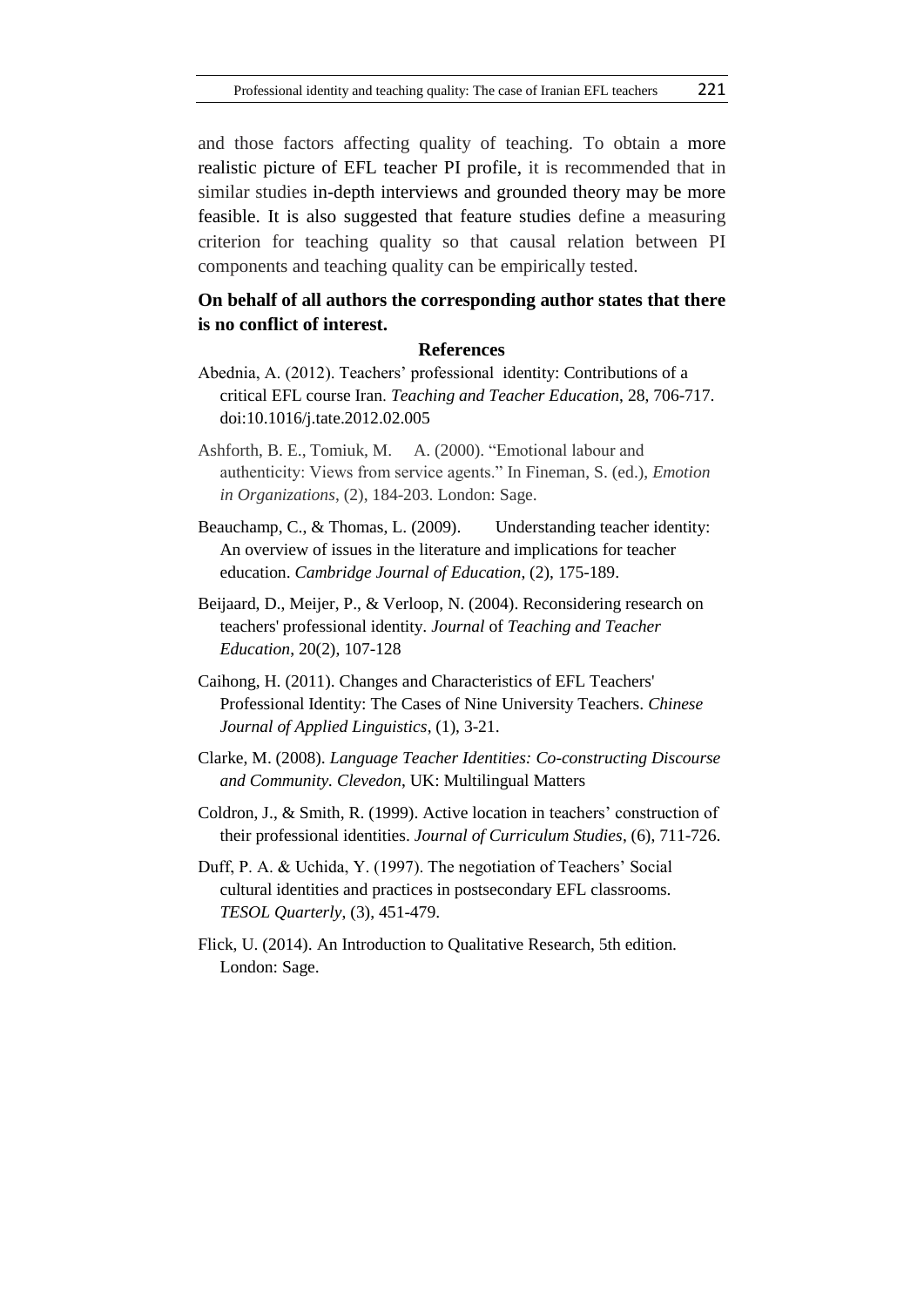- Fogle, L.W., & Moser, K. (2017). Language Teacher Identities in the Southern United States: Transforming Rural Schools*. Journal of Language, Identity & Education* , (2), 65-79.
- Flores, M. A., & Day, C. (2006). Contexts which shape and reshape new teachers' identities: Amulti-perspective study. *Teaching and Teacher Education*, 22, 219-232. doi:10.1016/j.tate.2005.09.002
- Ghanizadeh, A., Abedi Ostad, S. (2016). The Dynamism of Teachers' Identity: The Case of Iranian EFL Teachers. *SUET* , *13*(11).
- Gao, Y. H. (2002). Productive bilingualism: 1+1>2. In *Education and Society in Plurilingual Context*, 143-162. Edited by Daniel W. C. So & Gary M. Jones. Brussels: VUB Brussels University Press.
- Gao, Y. H., Cheng, Y., Zhao, Y. & Zhou, Y. (2003). English learning and changes in self -identity: A quantitative investigation on Chinese college undergraduates. *Foreign Language Teaching and Research*, 35(2), 132- 139.
- Gao, Y. H., Cheng, Y., Zhao, Y. & Zhou, Y. (2005). Self-identity changes and English learning among 20 Chinese undergraduates. *World English,*  24 (1), 39-51.
- Gee, J. (2000). Identity as an analytic lens for research in education. *Review of Research in Education*, 25,99-125
- Gu, M. and P. Benson. (2014). 'The formation of English teacher identities: A crosscultural investigation,*' Language Teaching Research* 19/2: 187- 206.
- Ha, P. L. (2008). *Teaching English as an international language: Identity, resistance and negotiation*. Clevedon, UK: Multilingual Matters
- Hanushek, E. A. (2002). Teacher quality. In L. T. Izumi & W. M. Evers (Eds.), *Teacher quality* (pp. 1–12).
- Harris, A., & Muijs, D. (2005). *Improving schools through teacher leadership*. London, UK: Open University Press.
- Hesamoddini, N. (2013). The Study of the Professional Identity of Iranian EFL Teachers and its Relationship with their Self-Efficacy. Shiraz: the unpublished MA dissertation of Kharazmi University.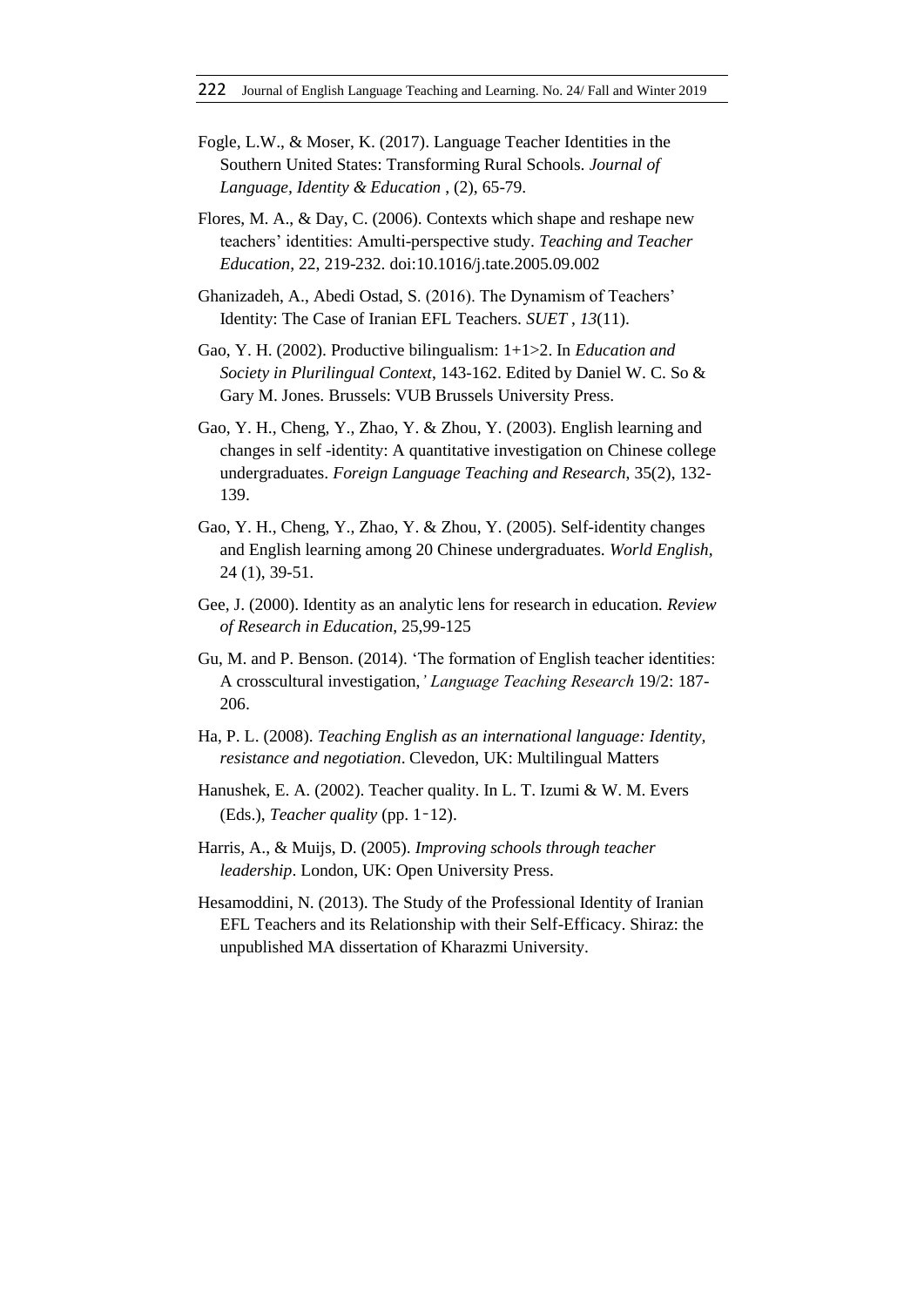- Ibarra, H. (1999) "Provisional selves: Experimenting with image and identity in professional adaptation." *Administrative Science Quarterly*, 44: 764- 791.
- Johnston, B. (1999). The expatriate teacher as postmodern paladin. Research in the Teaching of English, 34(2), 255-280.
- Kao, Y., & Lin, S. (2015). Constructing a structural model of teachers' professional identity. *Asian Journal of Management Sciences & Education*, 4(1), 69-81.
- Kinner, P.R & Gray, C.D. (2008) SPSS 15 Made Simple. 1st ed, Psychology Press, New York, USA.
- Lasky, S. (2005). A sociocultural approach to understanding teacher identity, agency and professional vulnerability in a context of secondary school reform. *Teaching and Teacher Education*, 21, 899-916.
- LiuY. (2009). *Professional identity construction of college English teachers*: A narrative perspective. Unpublished PhD Dissertation. Peking University.
- Mirzaee, A., & Aliakbari, M. (2017) "They Now Respect Me and Send Me to the Best Schools!"*:* Identity Construction of an Iranian EFL Teacher. *Journal of Critical Inquiry in Language Studies*, (1) 1-22.
- Morgan, B. (2004). Teacher identity as pedagogy: Toward a field-internal conceptualization in bilingual and second language education. *Bilingual Education and Bilingualism,* 172-187
- Norton, B. (1995). Social identity, investment, and language learning. *TESOL Quarterly*, 29, 9-31. doi:10.2307/3587803
- Norton, B. (1997). Language, identity, and the ownership of English. *TESOL Quarterly*, 31(3), 409-429.
- Norton, B. (2000). *Identity and language learning*: Gender, ethnicity, and educational change. Harlow: Longman/Pearson
- Norton, B., & Toohey, K. (2011). Identity, language learning, and social change. *Language Teaching, 44*(4), 412-446.
- Pavlenko, A. (2003). 'I never knew I was bilingual': Reimagining identities in TESOL classes. *Journal of Language, Identity, and Education*, 2(4), 251-268.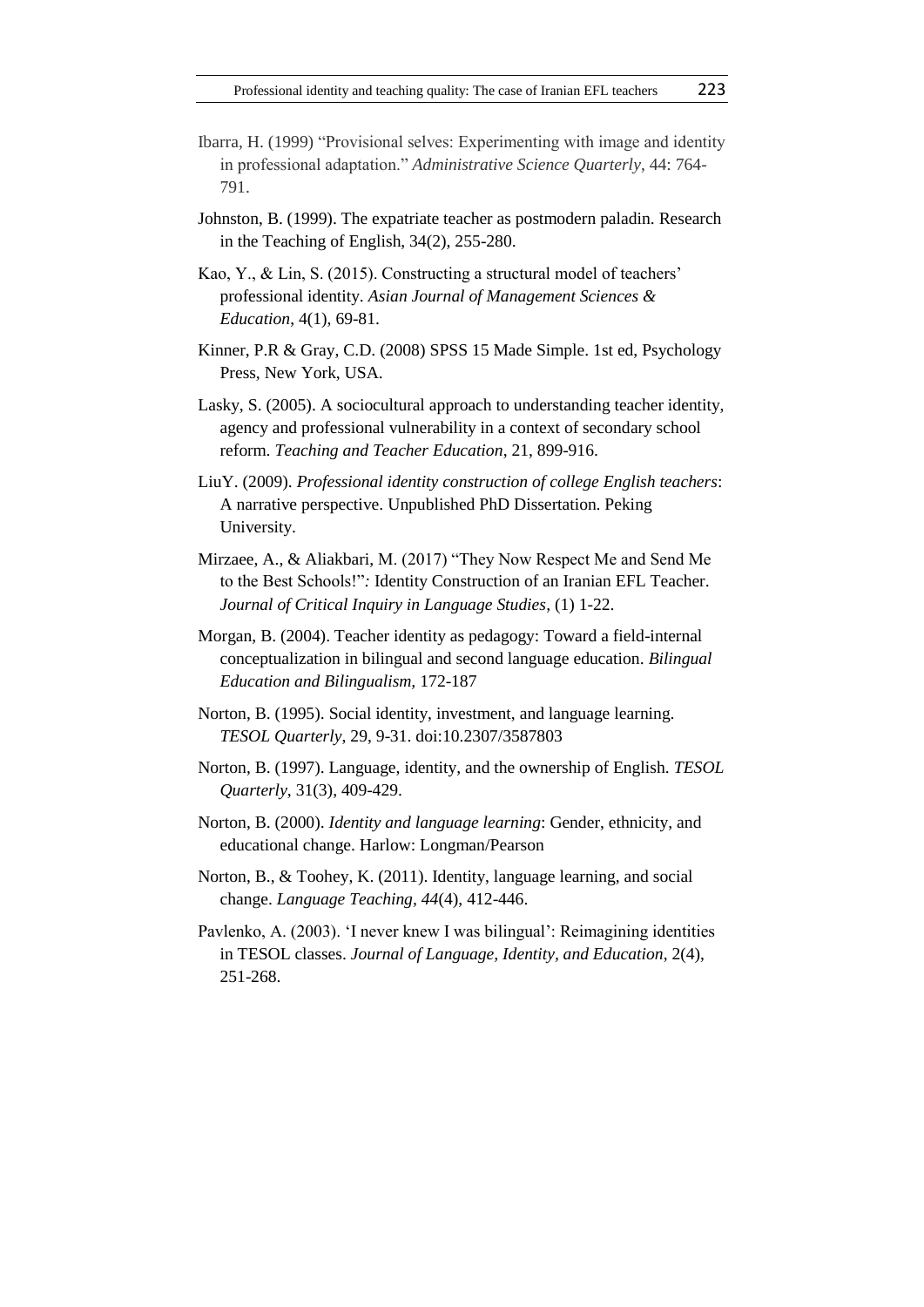- Pennington, M. (1999). *Rules to break and rules to play by implications of different conceptions*
- *of teaching for language teacher development*. Theory in Language Teacher Education. London: Longman, 99-108
- Pennington, M. (2015). Teacher identity in TESOL: a frames perspective. Teacher Identity and Development in Applied Linguistics: *Current Trends and Perspectives*. London: Routledge, 16-30
- Pennington, M, Richards, JC.(2016). Teacher identity in language teaching: integrating personal, contextual, and professional factors. *RELC Journal*, 47(1): 5-24
- Rodgers, C. R., & Scott, K. H. (2008). *The development of the personal self and professional identity in learning to teach*. Handbook of research on teacher education: Enduring questions in changing contexts. New York: Routledge, 732-755.
- Sachs, J. (2005). *Teacher education and the development of professional identity: Learning to be a teacher.* Connecting policy and practice: Challenges for teaching and learning in schools and universities*.* Oxford: Routledge, 5-21.
- Tusi, A. B. M. (2007). Complexities of identity formation: A narrative inquiry of an EFL teacher. *TESOL Quarterly*, (4), 657-680.
- Veen, K. V., & Sleegers, P. (2006). *How does it feel?* Teachers' emotions in a context of change, *38*(1), 85-111.
- Varghese, M. (2000). *Bilingual teachers-in-the-making: Advocates, classroom teachers, and transients.*Unpublished doctoral dissertation, University of Pennsylvania, Philadelphia.
- Varghese, M., Morgan, B., Johnston, B., & Johnson, K. A. (2005). *Theorizing language teacher identity: three perspectives and beyond*. Journal of Language, Identity & Education, (1), 21e44.
- Volkmann, M. J., & Anderson, M. A. (1998). *Creating professional identity*: Dilemmas and metaphors of a first-year chemistry teacher, *82*(3), 293- 310.
- Wenger, E. (1998). *Communities of practice.* Cambridge: Cambridge University Press